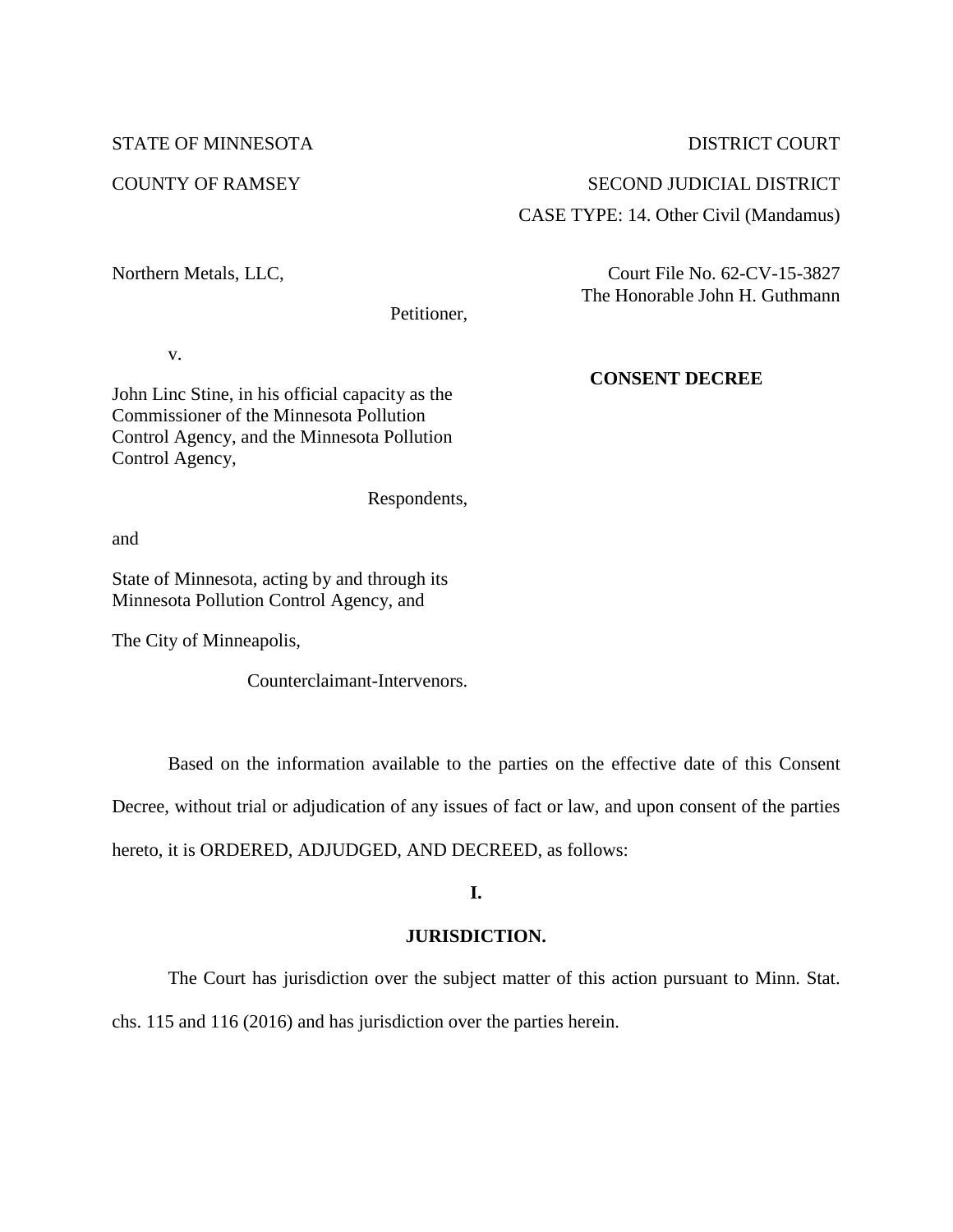### **II.**

### **PARTIES.**

This Consent Decree applies to and is binding upon the following parties:

A. Minnesota Pollution Control Agency and John Linc Stine, in his official capacity as the Commissioner of the Minnesota Pollution Control Agency ("MPCA");

B. Northern Metals, LLC ("Northern Metals"), a Delaware limited liability company that currently operates a metal recovery facility at 2800 Pacific Street North, Minneapolis, Minnesota ("Facility"); and

C. City of Minneapolis ("City of Minneapolis").

# **III.**

### **SCOPE OF CONSENT DECREE.**

This Consent Decree constitutes full settlement and resolution of the Counterclaims filed by the MPCA in the action captioned above ("Ramsey County district court case"), additional alleged violations set forth in the attached Notice of Violation ("NOV") (Attachment 1), and any and all other claims arising out of the facts and events that occurred or may have occurred before the Effective Date that could have been brought by the MPCA under the following statutory and regulatory programs:

- A. Minnesota Pollution Control Agency Procedural Rule 7000.0300;
- B. Air Quality Permitting Program, Minn. R. ch. 7007;
- C. Ambient Air Quality Standards, Minn. R. ch. 7009;
- D. Standards for Stationary Sources, Minn. R. ch. 7011;
- E. Monitoring and Testing Requirements, Minn. R. ch. 7017;
- F. Emission Inventory Requirements, Minn. R. ch. 7019;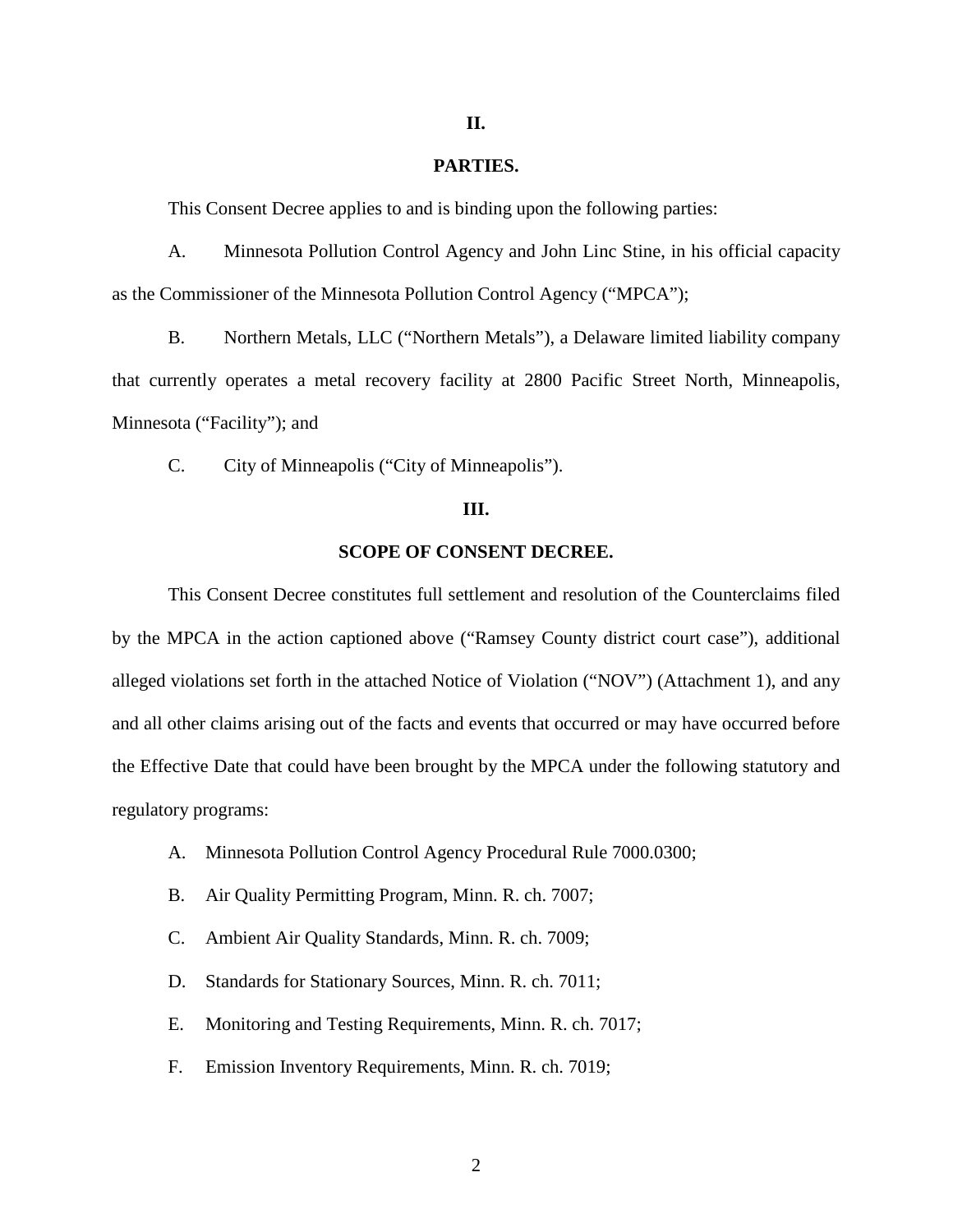- G. State Waters Discharge Restrictions, Minn. R. ch. 7053;
- H. NPDES requirements, Minn. R. 7001.1000-1040;
- I. Minnesota Stormwater Regulatory Program, Minn. R. ch. 7090; and
- J. Minn. Stat. § 115.075, Information and Monitoring.

This Consent Decree also resolves the MPCA's action to revoke Northern Metals' operating permit (Air Emission Permit No. 05300480-003 ("Permit")), and the asserted bases therefore, which was the subject of a contested case hearing pending at the Office of Administrative Hearings, OAH No. 60-2200-33647.

This Consent Decree also constitutes full settlement and resolution of any and all claims that could have been brought by the stipulated Intervenor City of Minneapolis arising out of the facts and events that occurred or may have occurred before the Effective Date.

This Consent Decree also resolves all claims made by Northern Metals against the MPCA or that could have been made against the MPCA arising out of facts and events alleged in Northern Metals' mandamus petition in the Ramsey County district court case or under Minn. Stat. § 15.471 et seq.

By entering into this Consent Decree, Northern Metals is settling a disputed matter between itself and the MPCA and the City of Minneapolis. Neither the entry of this Consent Decree nor its attachments nor the terms thereof constitute an admission of any fact or conclusion of law, including the violations alleged in the Counterclaims or the Notice of Violation or any and all claims that may have been asserted by the MPCA and City of Minneapolis. Nothing in this Agreement constitutes an admission by any Party, or creates rights, substantive or procedural, that can be asserted or enforced with respect to any claim of or legal action brought by a person who is not a party to this Agreement. Northern Metals acknowledges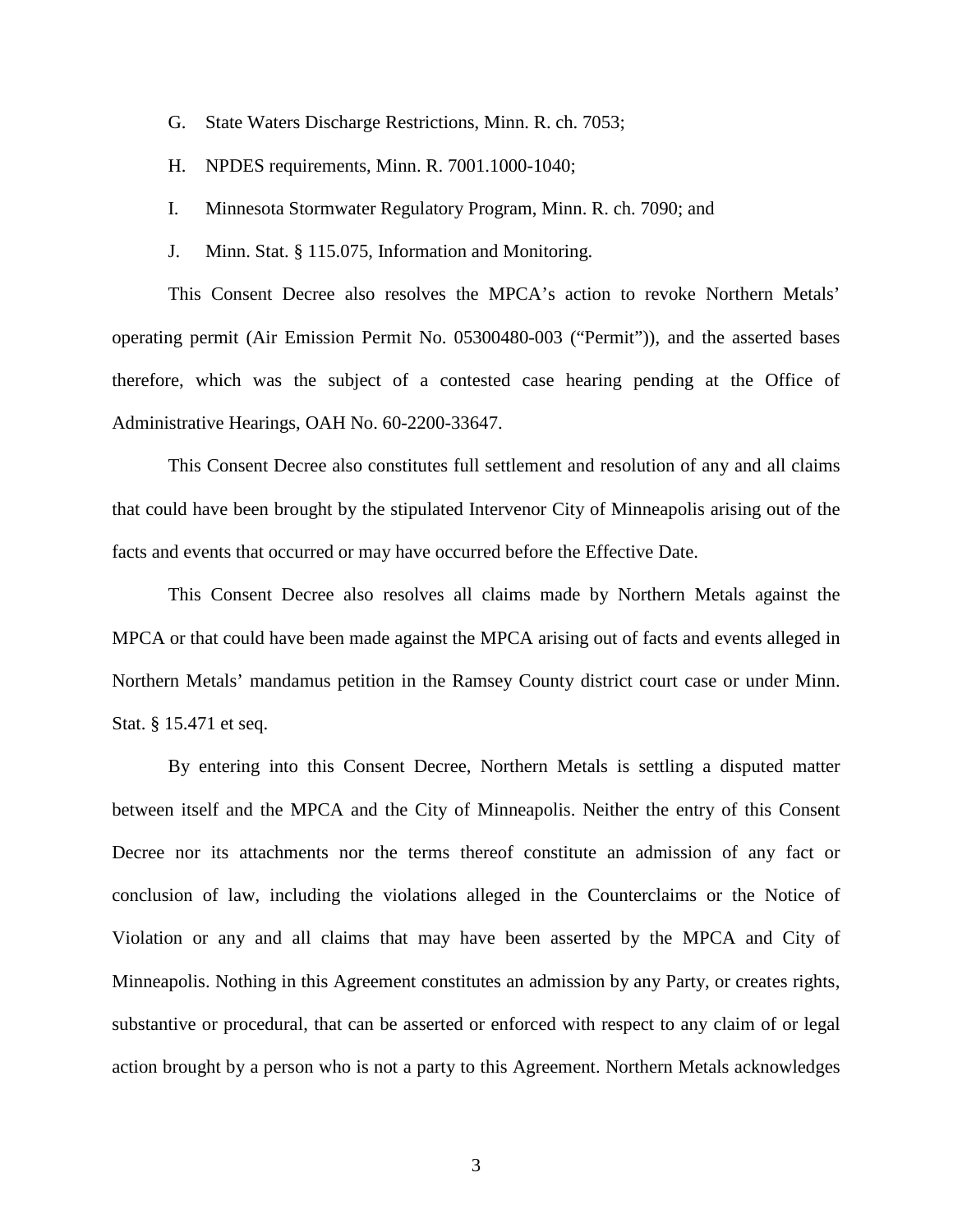that the MPCA or a court may seek to consider this Consent Decree, including the alleged violations, in a future enforcement proceeding.

## **IV.**

### **CONSENT DECREE OBJECTIVES**

In addition to settling the claims of the Parties, the objective of this Consent Decree is to establish conditions under which Northern Metals may: (1) operate its shredder and scrap yard in Minneapolis until it implements its decision to move its shredding operation to an alternative location and to permanently terminate shredding at its Facility in accordance with the schedule and requirements established in this Consent Decree; and (2) construct and operate a metal recovery plant ("MRP") of similar capacity at an alternative location(s) in Minnesota in accordance with the schedule and requirements of this Consent Decree; and (3) establish a process and schedule for Northern Metals to apply for the necessary MPCA permit(s) to operate a new shredder and associated MRP at an alternative operating location.

### **V.**

### **INJUNCTIVE RELIEF**

Northern Metals is hereby ORDERED to do the following.

### **A. Emissions Testing.**

i. Northern Metals shall complete testing ordered by this Court on August 29, 2016 to determine whether the particulate matter generated by the shredder and related operations within the shredder building at the Facility is captured at the "total enclosure" level and whether emissions from the operation of the shredder and appurtenant equipment at the Facility are in compliance with limits in its Permit for particulate matter.

## THE PARTIES AGREE THAT THIS REQUIREMENT HAS BEEN COMPLETED. THE MPCA HAS DETERMINED THAT NORTHERN METALS HAS DEMONSTRATED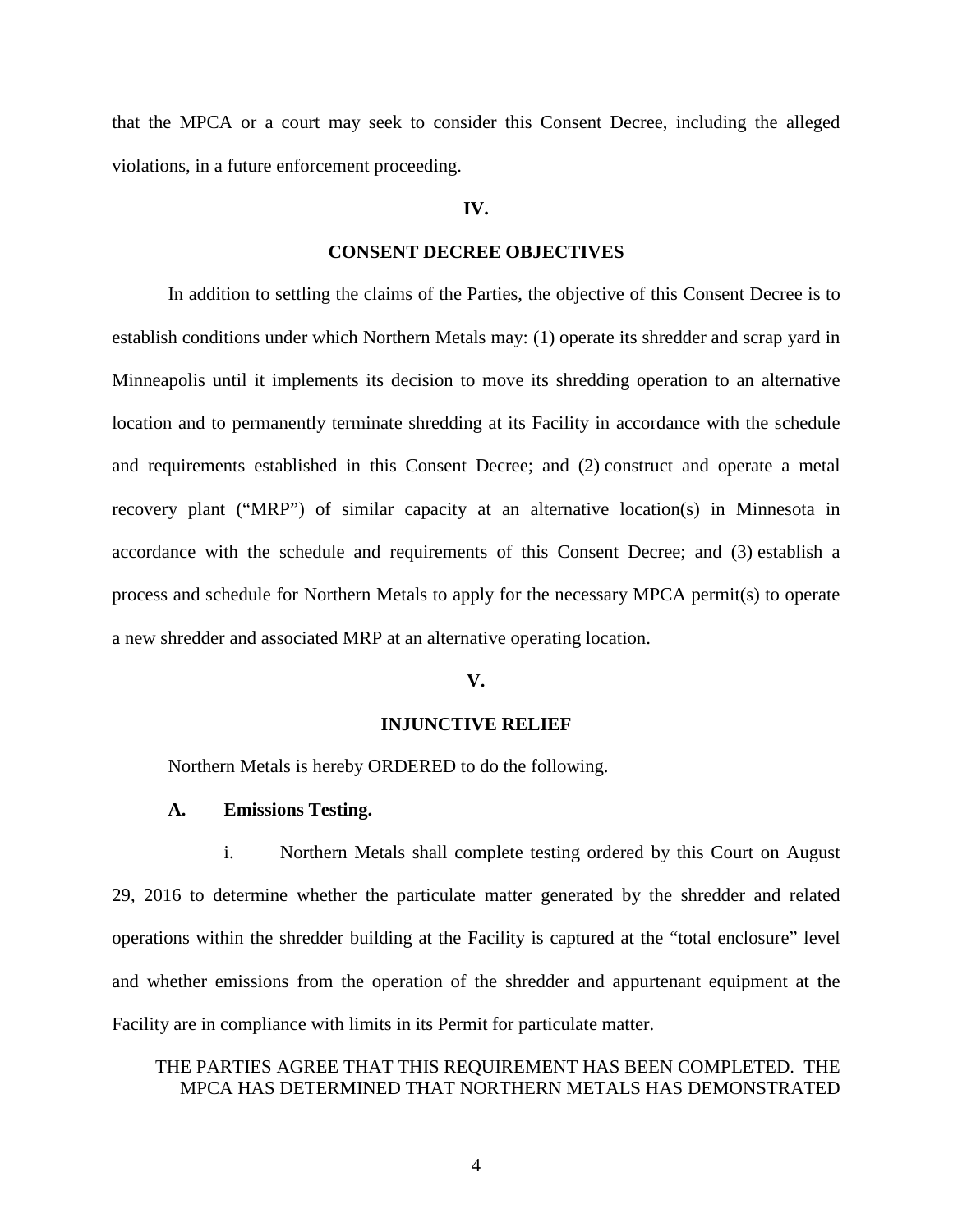# COMPLIANCE WITH PERMITTED LIMITS FOR PARTICULATE MATTER AT THE REQUIRED LEVEL OF CAPTURE EFFICIENCY.

ii. In addition to the emissions performance testing ordered by this Court, Northern Metals shall test the shredder at the Facility for the pollutants listed in the Permit at Table A SV001 p. A-6:

Arsenic Beryllium Cadmium Lead Manganese Nickel Aluminum Antimony Cobalt Copper Iron Selenium Vanadium Zinc

### THIS REQUIREMENT HAS BEEN COMPLETED.

iii. By August 1, 2017, Northern Metals agrees that it shall complete emissions performance testing on the shredder at the Facility. Specifically, Northern Metals shall submit a test plan to MPCA, conduct testing per EPA Reference Methods after MPCA test plan approval, and submit a report to the MPCA as specified in Minn. R. ch. 7017 for the following additional pollutants:

Hexavalent chromium Asbestos PCBs Dioxins/Furans VOC **Mercury** 

iv. The MPCA shall review Northern Metals' certified test reports and issue a written notice as provided in Minn. R. ch. 7017 regarding compliance or noncompliance as soon as reasonably possible.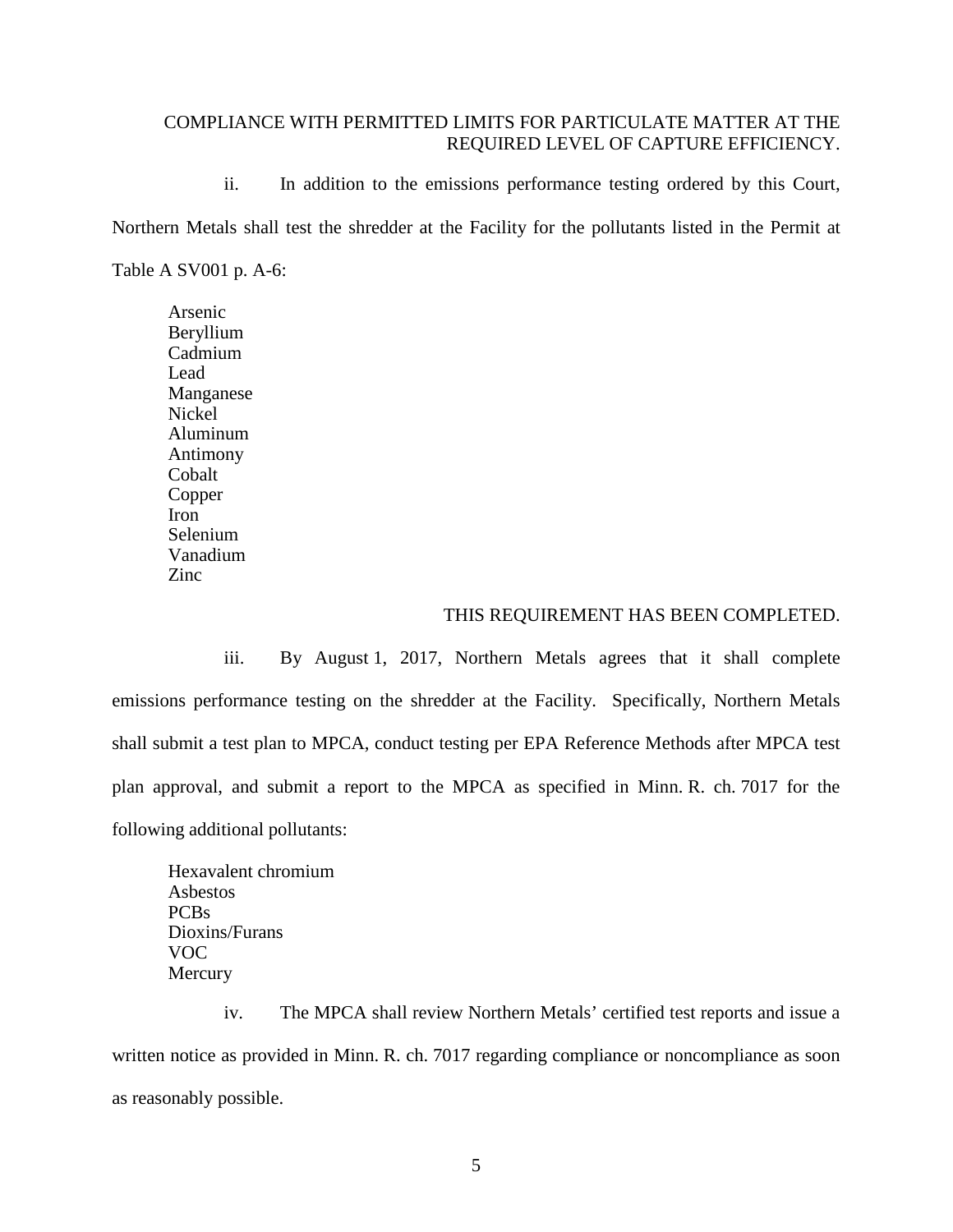### **B. Operating Conditions.**

i. On the basis of performance testing under Part V.A. and the MPCA's January 24, 2017 Notice of Compliance, Northern Metals may continue to operate the shredder in Minneapolis under its Permit and this Consent Decree while a new permit application for operation in a different location is pending, subject to the deadlines in Part D below, provided that Northern Metals maintains the same operating conditions that were present during total enclosure and performance testing, as described and depicted in Attachment 2, Operating Conditions, which is attached hereto and complies with the conditions listed in Part V.B.ii below.

ii. In addition, Northern Metals shall comply with the following additional requirements, until the point at which the existing shredder operation at the Facility is permanently closed as provided in Part V.D.iii.:

1. Inspect all flaps that serve the purpose of closing off Shredder Building openings before, during, and after operating the shredder, and initiate repair of any and all flap(s) damaged beyond normal wear and tear within 24 hours of discovery of damage. Record inspection results.

2. Keep all openings to the Shredder Building necessary for maintaining the total enclosure (hereafter "Openings Tested Closed" or OTCs and as described and depicted in Attachment 2) closed during normal operating hours and for a minimum of 15 minutes after operation of the shredder ceases at the end of each operating day, unless there is an emergency condition that requires OTCs to be opened. For the OTCs, keep records of closure status at the beginning of each operating day. Record when shredder operation ceases each day and when the OTCs are re-opened to perform maintenance or for another purpose. If an OTC must be opened during operation to address an emergency condition, Northern Metals shall make a record of the duration of the event and its reason. The operation of the fans subsequent to the shredder shutdown does not constitute operation of the shredder and need not be limited to occurring during the shredder operating hours listed in the Permit.

3. Maintain interlock system that ensures the shredder cannot operate unless fans are operating normally. Record any instances where fan malfunction causes shredder shutdown.

4. On each operating day, perform visible emissions checks at the property line or at fugitive emissions sources located on the property, unless rain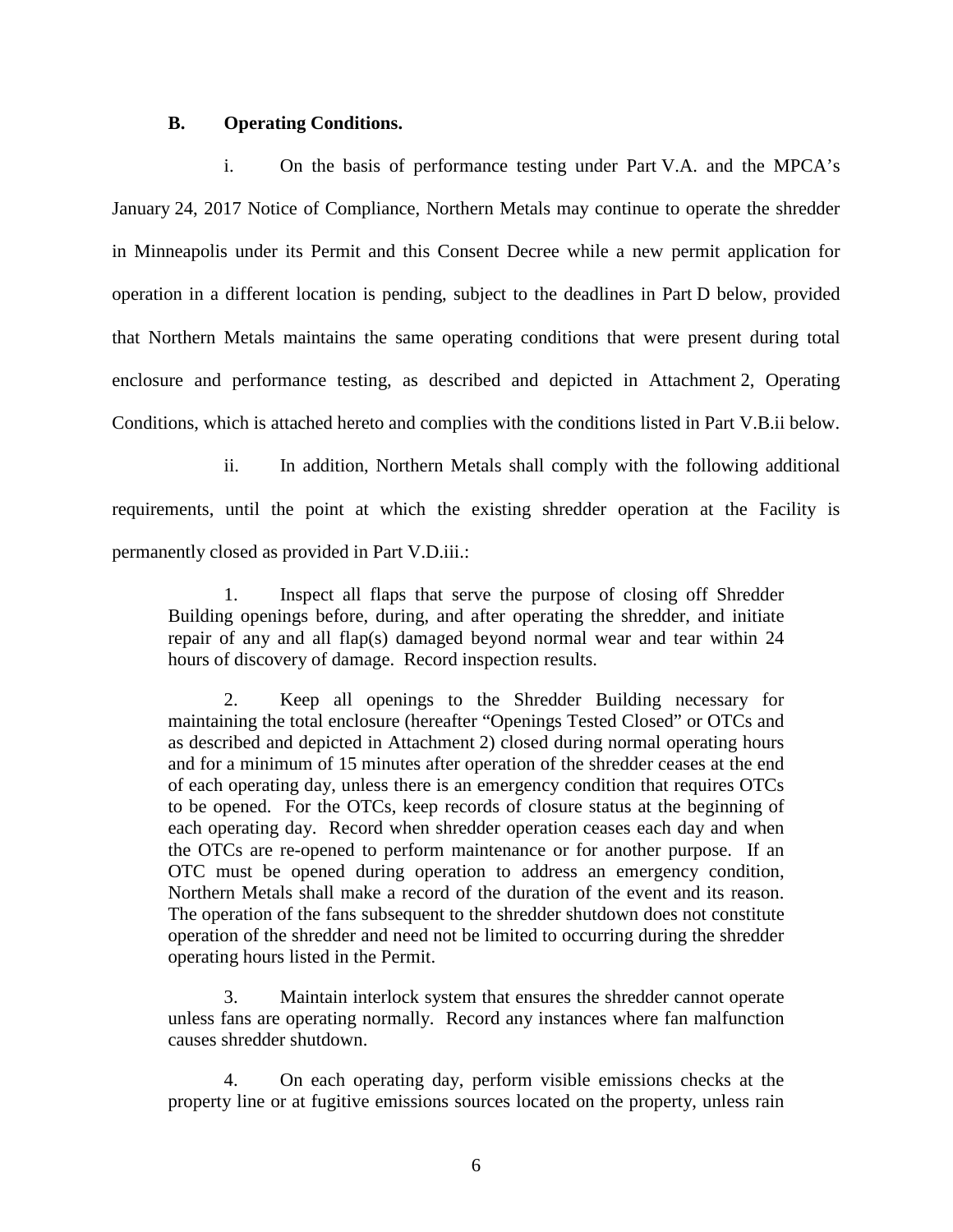or other weather conditions limit emission checks because of limited visibility. Record any impediment to visible emission checks, if such impediment precludes the daily visible emissions check.

5. Maintain all records of inspections, work performed, and visible emission checks under this paragraph at the Facility and provide them to MPCA staff during any on-site inspection and within 10 days of any written request for the records from the MPCA.

# **C. Metals Recovery Plant Operation.**

i. Northern Metals agrees that it shall permanently terminate shredder residue metal recovery activities associated with the metal recovery plant ("MRP") at the Facility upon the execution of this Consent Decree.

# THE PARTIES AGREE THAT THIS REQUIREMENT HAS BEEN COMPLETED.

ii. Subject to MPCA issuance of a registration permit pursuant to Minn. R.

7007.1130 and subject to the conditions established in Minn. R. 7007.1130 and this Consent Decree, Northern Metals may construct and operate a MRP at another alternate location in Minnesota until it obtains a total facility permit at an alternative location that incorporates the MRP.

iii. The following conditions apply to the MRP operated under Minn. R.

7007.1130:

- 1. Except for loading and unloading operations, MRP operations shall be enclosed in a building or buildings;
- 2. Doors and other openings of MRP building(s) shall be closed at all times during operation of the MRP equipment, except to allow for material to enter and exit the building. Doors and other openings of the MRP building(s) shall be closed during cleaning;
- 3. Both inside and outside MRP building(s), Northern Metals shall minimize generation of particulate matter by minimizing drop heights and material handling (i.e., material should drop directly into shipping container where possible); and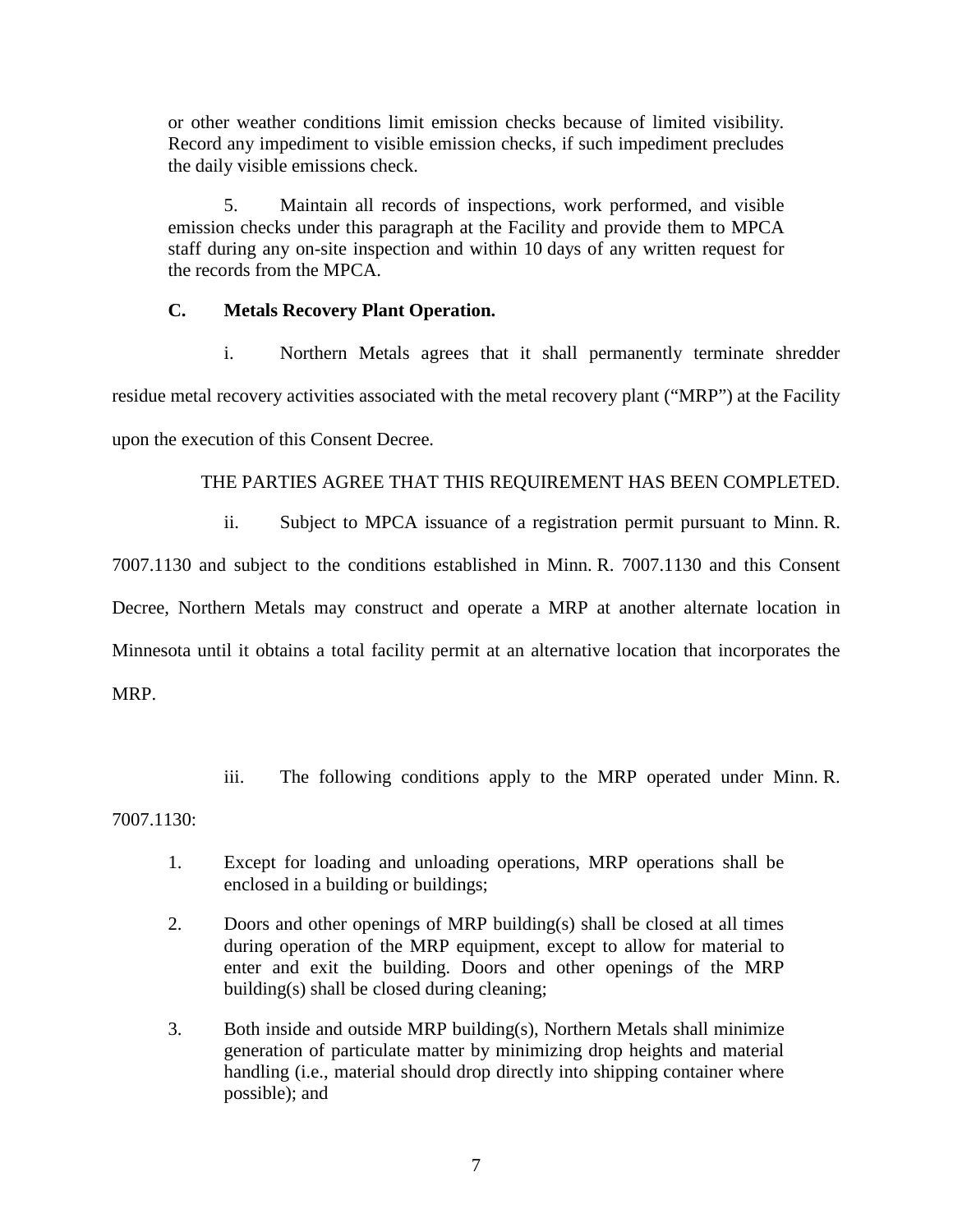4. By June 15, 2017, roads and the yard serving the MRP operation shall be paved and shall be swept on a regular basis.

iv. Nothing in this Consent Decree shall be deemed to relieve Northern Metals from any obligation to comply with applicable federal, state or local regulatory or permitting requirements that may apply at its new alternative MRP location.

### **D. Permanent Closure Of North Minneapolis Shredder.**

i. Northern Metals shall submit all application materials necessary for issuance of a total facility air emissions permit at a new alternate location to the MPCA as soon as possible but no later than August 1, 2017. At the same time, Northern Metals shall submit complete applications for other state permits such as water or solid waste or an analysis of why no such permits are needed at the new location. If Northern Metals does not submit its application by the deadline in this Part, or if Northern Metals fails to provide additional information requested by the MPCA in the time requested, the MPCA shall be under no obligation to expedite processing of its application materials for the new location.

ii. Although not required to do so by Minnesota law, Northern Metals agrees that, to adequately address environmental concerns about its relocated operations, it shall prepare (1) the data and information necessary to development of an Environmental Assessment Worksheet ("EAW"), (2) completed air dispersion modeling, and (3) an air emission risk analysis ("AERA"). The information shall include emissions and discharges related to all material handling, including emissions related to recovery of metals from the shredder residue. After submitting its applications, Northern Metals shall respond to all MPCA requests for new information or revised information within the time frame requested by the MPCA, or request an extension as provided in Part IX.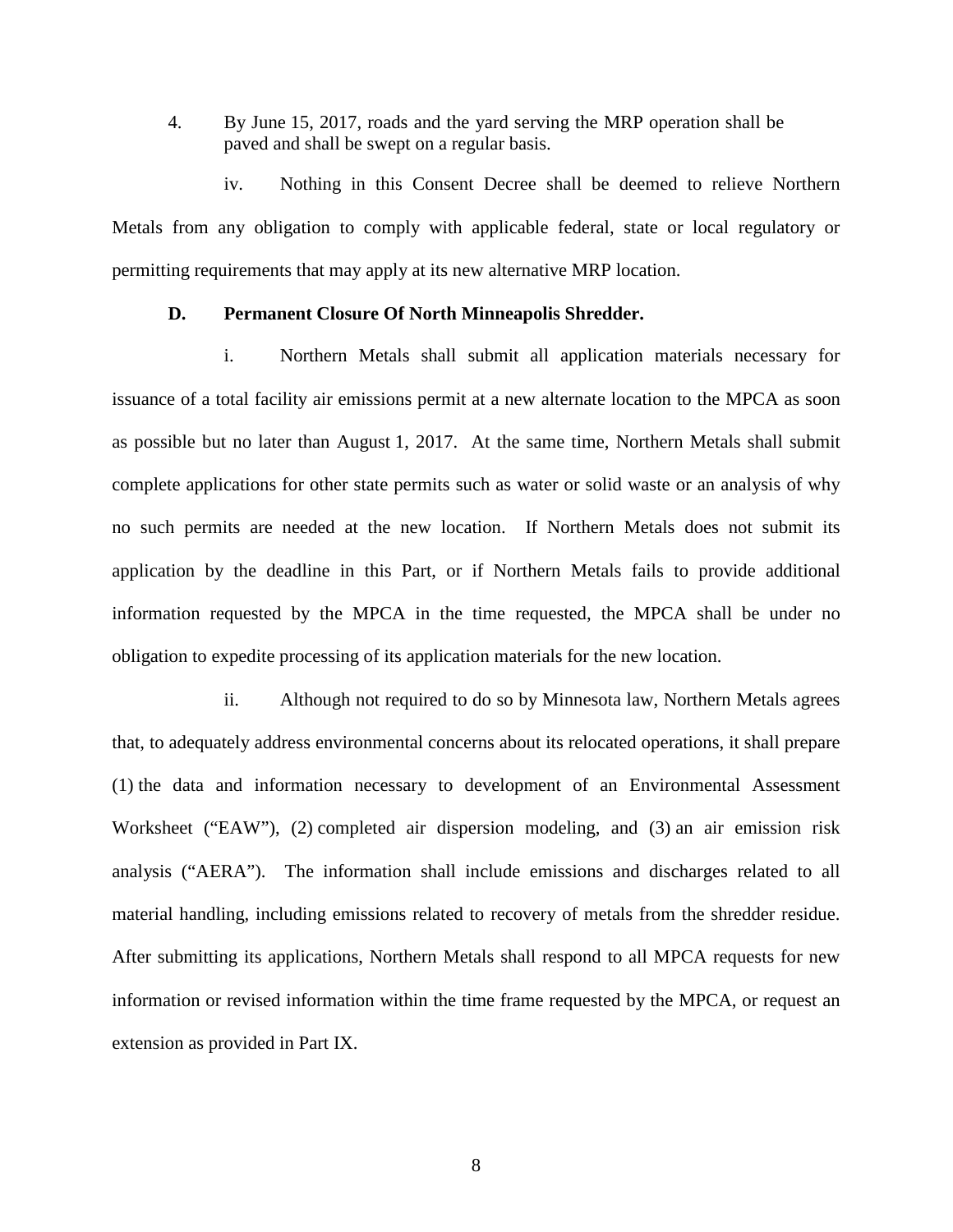iii. Within 18 months of issuance of a permit authorizing shredding at a new location or August 1, 2019, whichever comes sooner, Northern Metals shall terminate shredding at the Facility. After termination of shredding activities at the Facility pursuant to this Consent Decree, Northern Metals may operate the Facility to receive, sort, size and ship metal and other materials, but shall not conduct any metal shredding operations. Following termination of shredding at the Facility, Northern Metals shall apply to either void or modify its Permit to preclude emissions generated by shredding by submitting the appropriate "applicability determination request" and/or permit application information, if necessary, to the MPCA.

**E. Permit Processing/Termination of Minneapolis Location Shredding.** The MPCA agrees to use its best efforts to expedite processing of the Northern Metals permit application(s), including providing expedited review of all permit related submittals, if application(s) is/are submitted in complete and approvable form by August 1, 2017. Regardless of whether Northern Metals is successful in obtaining a permit to operate the shredder at an alternative location, Northern Metals agrees that it shall not apply for a new air emission permit for the operation of a metal shredder at the Facility after the August 1, 2019 shutdown deadline.

**F. Shredder and MRP Design.** Northern Metals agrees that any shredder and shredder-residue processing operation proposed for a new Minnesota location will be housed in a building(s) that is/are a total enclosure. All particulate matter emissions generated in the total enclosure(s) shall be routed through control equipment that collectively achieves overall control efficiencies greater than or equal to the higher of 1) the 99% for PM, 93% for PM10, and 93% for PM2.5 or 2) the manufacturer's guaranteed control efficiencies for PM, PM10, and PM2.5. If the control equipment is not listed control equipment in Minn. R. 7011.0070, the equipment Northern Metals installs shall have a manufacturer's guarantee that the equipment can achieve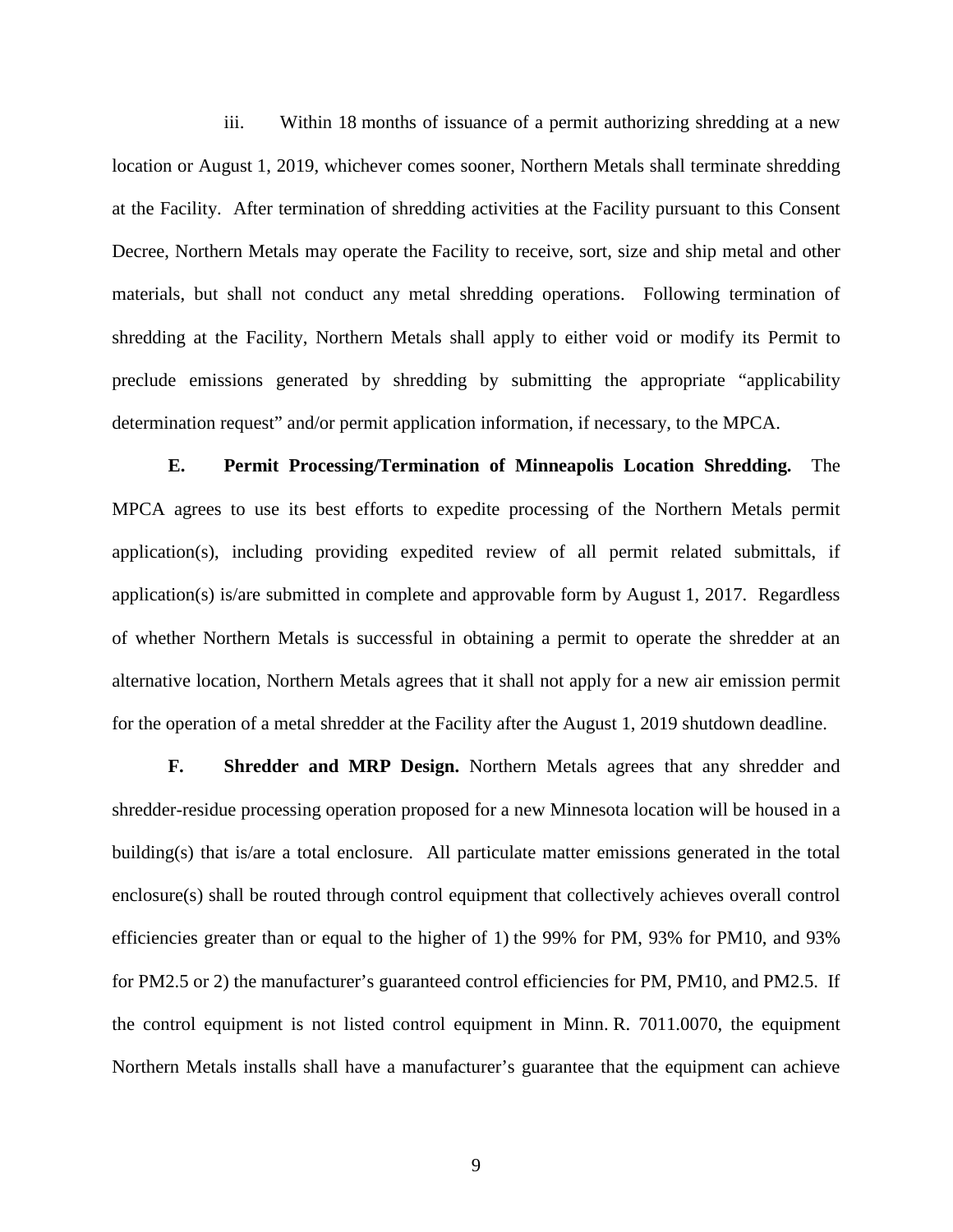the above-listed efficiencies. In any permit issued by the MPCA authorizing operation of a new facility, Northern Metals shall be allowed to demonstrate that it has achieved the required control efficiencies for PM by surrogate parameters (i.e., pressure drop, meter readings) established by the permit, but shall not be precluded from demonstrating that any readings at variance with the required control efficiency parameters were the result of a "clean air flow." MPCA agrees that, for any permit issued allowing construction and operation of a shredder and shredder-residue processing operation at a new Minnesota location, the MPCA will establish site-specific, unitspecific particulate matter emissions limits based on consideration of both the overall level of control efficiency predicted for the installed equipment and allowable levels of particulate matter based on ambient air modeling submitted by Northern Metals and approved by the MPCA through the environmental review and permitting process. Northern Metals must design the new facility to minimize generation of fugitive emissions from shredder residue and other products by ensuring that handling and processing take place inside the building(s) to the extent practicable. Northern Metals may not commence construction of the new facility until MPCA has issued a negative declaration on the EAW and issued a permit authorizing construction of the new facility.

**G. Water Quality Corrective Actions.** Northern Metals shall take the following actions to return the Facility to compliance with its NPDES/SDS permit No. MN0063380 ("NPDES/SDS permit"). All required corrective actions in Section G apply to the Facility only.

i. Northern Metals shall immediately:

1. Move and thereafter maintain the Automotive Shredder Residue ("ASR"), also known as shredder residue material, under permanent cover (such as the Rain and Snow Shed) or a temporary cover, such as a tarp and submit photographic documentation to the MPCA showing that the ASR is no longer exposed to stormwater.

THIS REQUIREMENT HAS BEEN COMPLETED.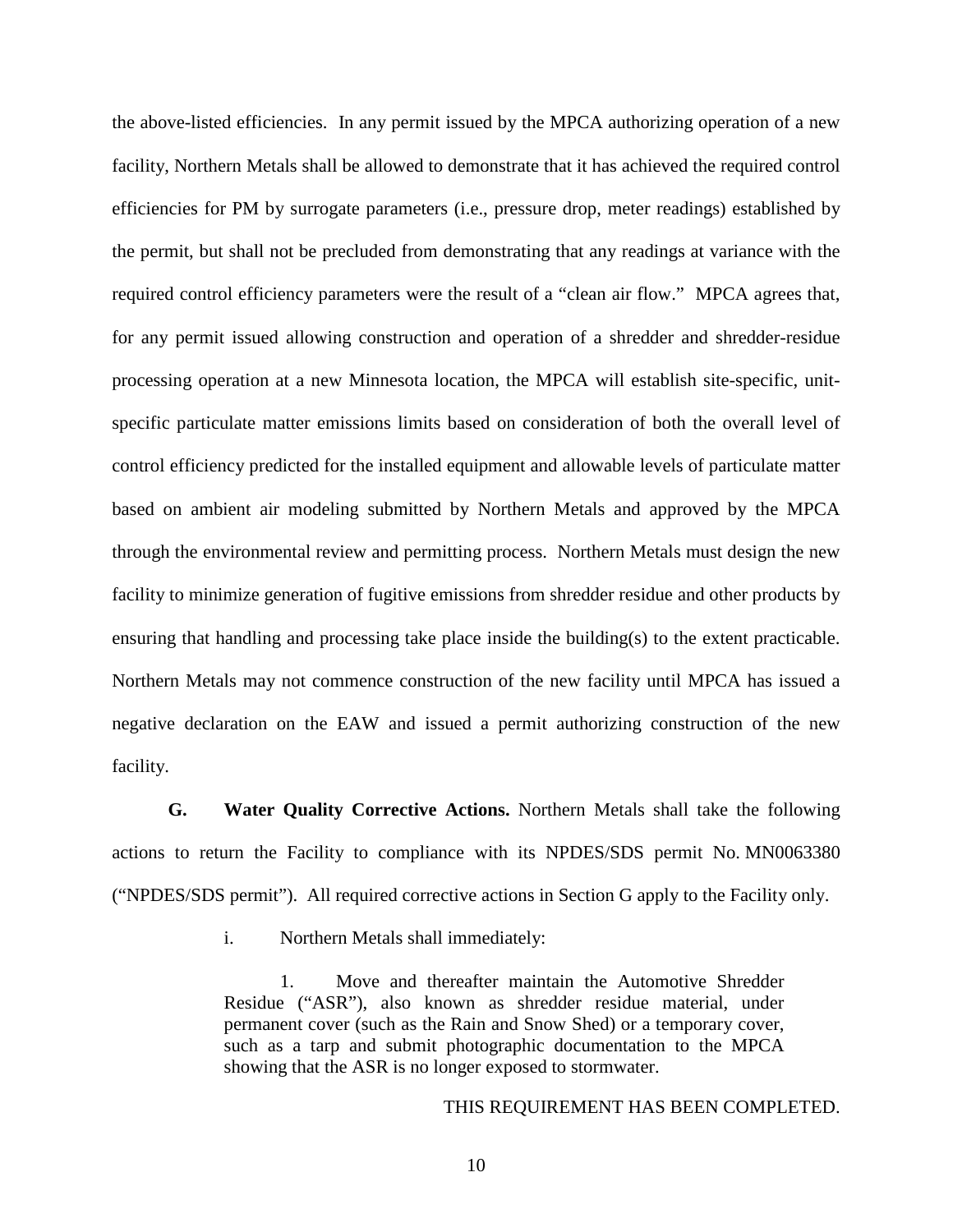2. Record all discharges from the stormwater treatment system for reporting on the Discharge Monitoring Report.

3. Sample all discharges as required by the NPDES/SDS permit, including collecting grab samples for Total Aluminum, Total Copper, Total Lead, pH, Total Silver, Total Zinc, and composite samples for Total Suspended Solids, and begin analyzing pH within 15 minutes after sample collection.

ii. Northern Metals shall within 30 days of the Effective Date:

1. Submit an updated Stormwater Pollution Prevention Plan ("SWPPP") that accurately reflects the site and facility operations and conditions and that includes the "preventative maintenance program" required by the NPDES/SDS permit.

2. Submit a corrective action plan that ensures that Northern Metals:

a. Updates the SWPPP to reflect site conditions (including the SWPPP map) and ensures that the SWPPP identifies all potential sources of discharges from the facility property at least once per calendar year, and ensures changes documented in inspections are addressed and incorporated into the SWPPP;

b. addresses the recurring effluent exceedances;

c. accurately includes information to the MPCA in future stormwater annual reports and Discharge Monitoring Reports ("DMR");

d. collects the correct number and type of samples in accordance with the NPDES/SDS permit, including (1) to the extent that an automatic sampler is used to comply with the NPDES/SDS permit, the steps will be taken to ensure deionized water is drawn through the automatic sampler prior to each sample taken, and sampling tubing is inspected, and replaced or properly cleaned, and that a distilled/deionized water blank sample is collected during each sampling event in accordance with the NPDES/SDS permit; (2) to the extent that grab sampling is used to comply with the NPDES/SDS permit, a sample protocol for collecting grab samples representative of the stormwater treatment system discharge will be proposed; and (3) steps that will be taken to flow is accurately estimated as required by NPDES/SDS permit part 5.1 and ensure automatic sampler calibrations are conducted in accordance with the NPDES/SDS permit and records of maintenance and sampler calibration data maintained on-site with the SWPPP;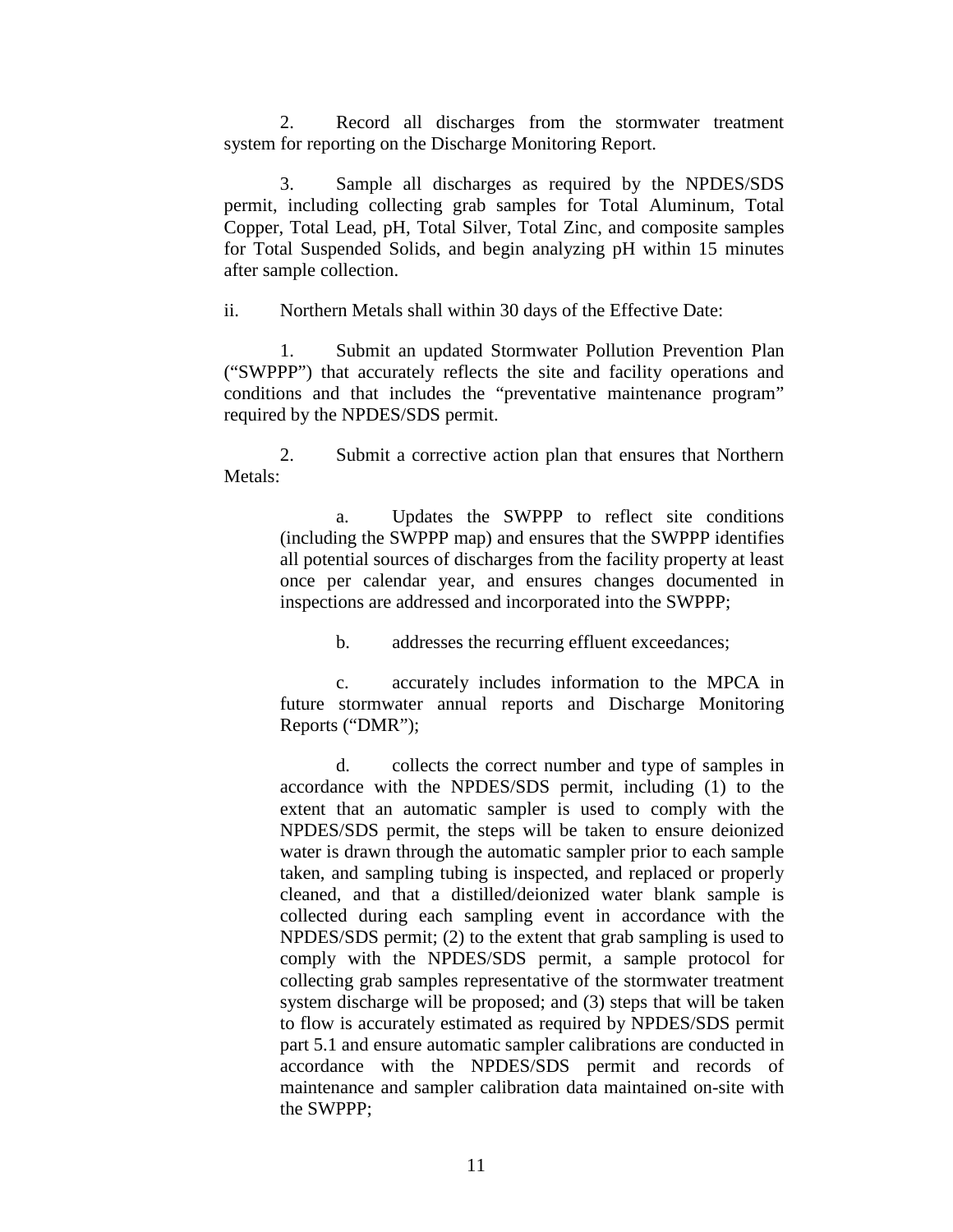e. if an exceedance occurs in the future, takes additional samples, investigates the cause of the violation, and acts to prevent future violations including developing and implementing additional structural and non-structural Best Management Practices and other measures to restore compliance with effluent limits; and

f. documents all required employee industrial stormwater training.

**H. Water Quality Permit.** On April 10, 2014 Northern Metals timely submitted an application for permit reissuance to the MPCA and is therefore entitled to continue to operate under the expired permit as provided in Minn. R. 7001.0160, provided it returns to compliance with the terms and conditions of the expired permit. The MPCA agrees that Northern Metals may continue to operate under the expired permit until it terminates shredding operations at the Facility if it completes the corrective actions under this Consent Decree. If Northern Metals completes the corrective actions and demonstrates compliance with the expired permit for a period of 6 consecutive months, Northern Metals may apply to renew, modify or terminate its individual NPDES/SDS permit. If Northern Metals terminates the individual NPDES/SDS permit, Northern Metals shall apply for coverage under the appropriate general stormwater permit for any continued scrapyard operations at the Facility.

**I. Community Communications.** Until it ceases operation of its Facility, Northern Metals agrees that it shall, upon the request of the MPCA, meet with community members and representatives of the City of Minneapolis at least once a quarter and shall record concerns and complaints related to its operation and provide a written response detailing what it intends to do to mitigate or eliminate the issue identified. The MPCA agrees that it shall attend these community meetings if Northern Metals or the City of Minneapolis requests that it do so.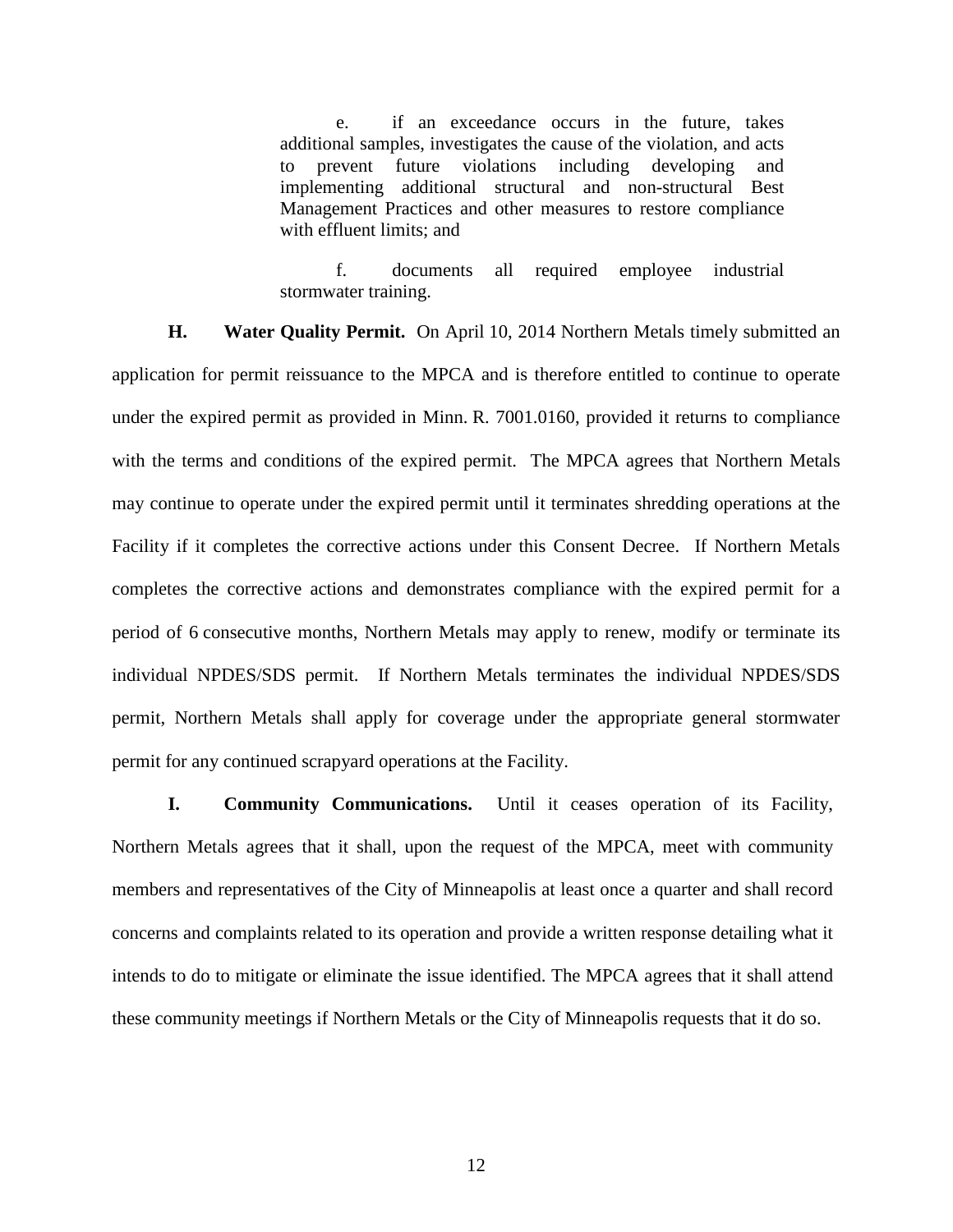### **VI.**

### **CIVIL PENALTY, COSTS AND ATTORNEY FEES**

**A. Civil Penalty.** Northern Metals shall pay \$1,000,000 to the MPCA as a civil penalty, with interests at the judgment rate on all amounts unpaid after 6 months, in accordance with the following schedule of payments:

| <b>Installment</b><br><b>Number</b> | <b>Payment</b><br><b>Due Date</b> | <b>Payment Amount</b> | Principal<br>Amount | <b>Interest</b><br>Amount | <b>Balance</b>   |
|-------------------------------------|-----------------------------------|-----------------------|---------------------|---------------------------|------------------|
|                                     | \$1,000,000.00                    |                       |                     |                           |                  |
|                                     | Due within                        |                       |                     |                           |                  |
|                                     | 30 days of                        |                       |                     |                           |                  |
|                                     | entry by the                      |                       |                     |                           |                  |
|                                     | Court                             | 333, 333. 33<br>\$    | \$333,333.33        |                           | 666,666.67<br>\$ |
| 2                                   | 2/1/2018                          | \$<br>346,666.66      | \$333,333.33        | \$13,333.33               | \$333,333.34     |
| 3                                   | 2/1/2019                          | \$<br>346,666.67      | \$333,333.34        | 13,333.33<br>S.           |                  |
| <b>Totals</b>                       |                                   | 1,026,666.67<br>\$    | \$1,000,000.00      | \$26,666.67               |                  |

Note: Installment Number 2 Interest Amount is calculated at 0% APR for the first 6 months and 4% APR for the second 6 months.

Note: Installment Number 3 Interest Amount is calculated at 4% APR for 12 months.

Northern Metals may prepay this penalty in whole or in part. When Northern Metals elects to pay off the penalty in full, it shall give written notice to the MPCA and the MPCA shall then prepare and provide a payoff statement. The payoff statement shall include all principal and interest, if any, due and payable as of the payoff date to the MPCA.

**B. Reimbursement of Costs Relating to MPCA-Installed Monitors.** Northern Metals shall pay \$160,000 to compensate the MPCA for past monitoring costs that it incurred in relation to the operation of monitoring stations 909 and 910 within 30 days of the Effective Date.

**C. Court Costs.** Northern Metals shall pay \$10,000 to compensate the MPCA for court and hearing costs within 30 days of the Effective Date.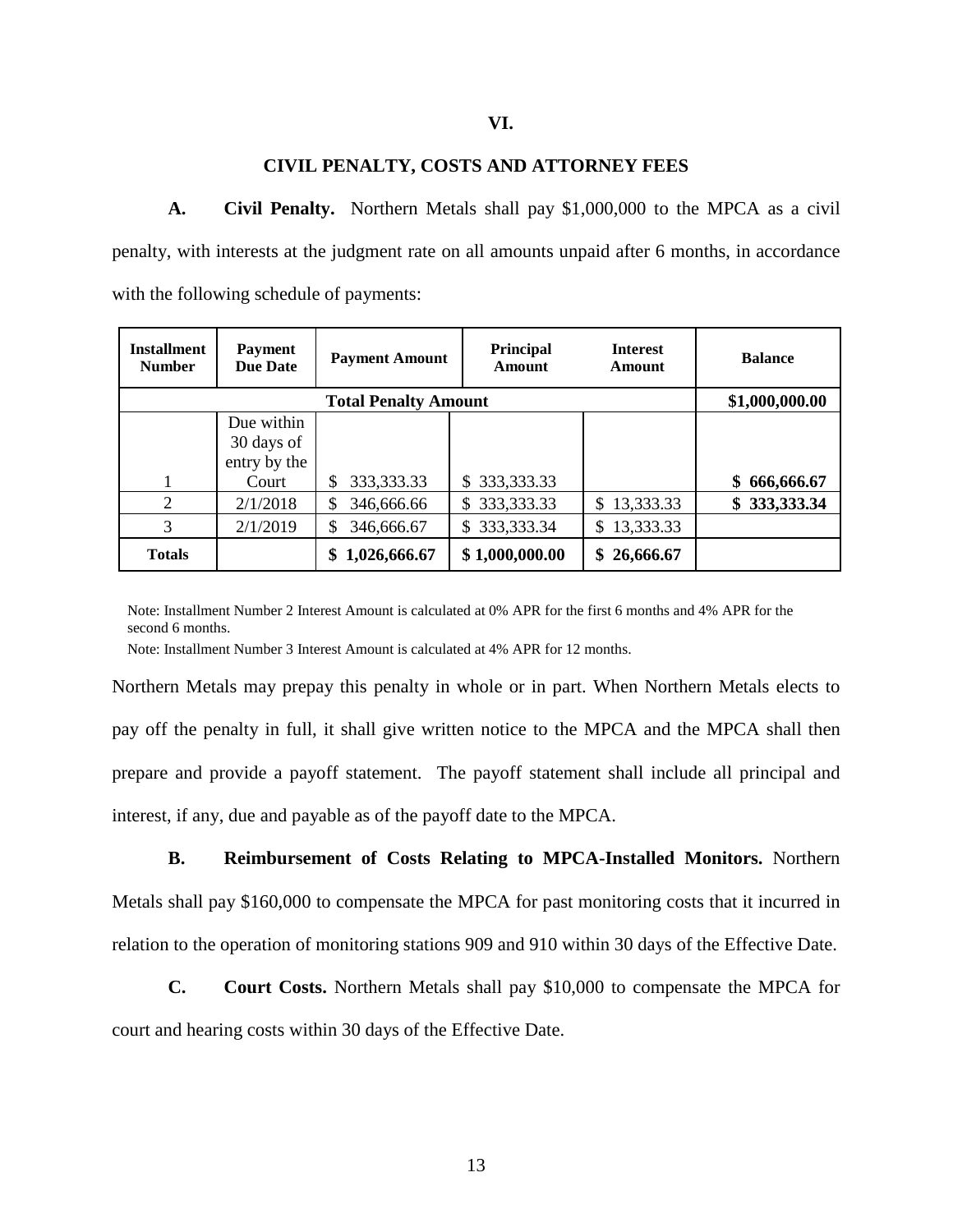**D. Attorney Fees.** Northern Metals shall pay \$500,000 to compensate the MPCA for its attorney fees within 30 days of the Effective Date.

**E. Ongoing Air Monitoring Costs.** Northern Metals agrees that it shall pay \$100,000 to the MPCA each year to compensate the MPCA for staff and lab costs related to ongoing particulate matter and lead monitoring at monitoring stations 909 and 910 for three years, i.e., through calendar year 2020. Northern Metals shall pay this annual sum at the same time and in the same manner and subject to the same conditions as stated in Part VI.G.

**F. City of Minneapolis Mitigation.** Northern Metals has agreed to the intervention of the City of Minneapolis in the Ramsey County district court matter and has signed a stipulation of intervention to be filed concurrently with this Consent Decree. To settle potential claims from the City of Minneapolis relative to Northern Metals, Northern Metals agrees that it shall provide \$200,000 to the City of Minneapolis each year for three years, with the first payment within 30 days of the Effective Date. The City of Minneapolis agrees that this money shall be used solely for mitigation projects in North and Northeast Minneapolis. The mitigation projects shall include projects in the impacted neighborhoods to (1) identify and educate at-risk residents on asthma triggers; (2) enroll families with children suffering from poorly controlled asthma in a new asthma trigger mitigation program; and (3) implement community and blockby-block blood lead level screening events in cooperation with local clinics which will offer follow-up venous blood screening as needed; and (4) identify and connect affected individuals with resources to help reduce environmental exposure to lead. The City of Minneapolis agrees to submit an annual report to the MPCA describing how the money provided under this Consent Decree was spent and how many individuals, families and homes were served by the programs.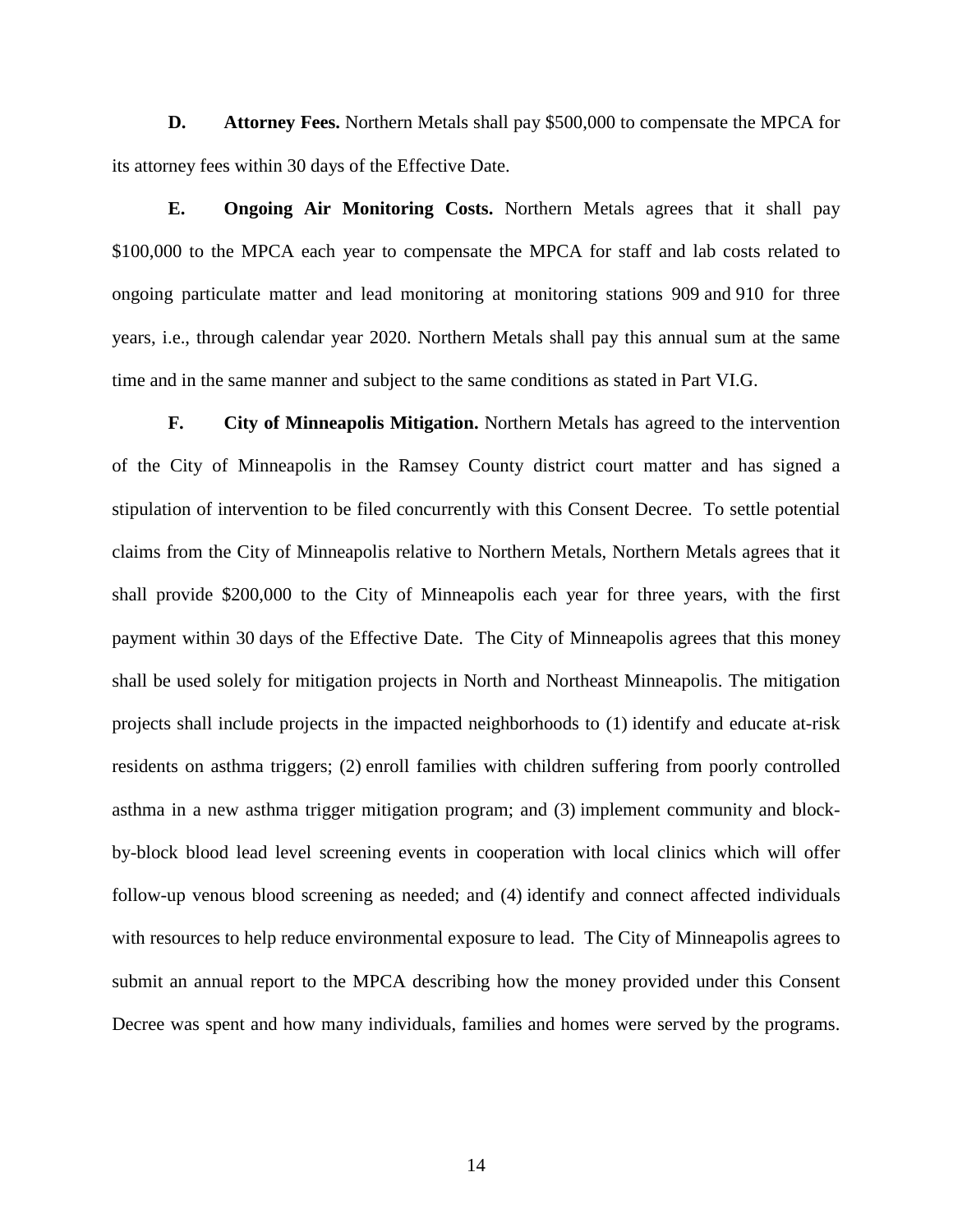The City of Minneapolis shall submit this report on the anniversary of the Effective Date for the three years that payments are provided under this Consent Decree.

**G. Payments to MPCA.** The MPCA will provide an invoice for the payments due under Part VI.A-E to Northern Metals following the Effective Date. Northern Metals shall pay all amounts due under Part VI.A-E by certified check or money order payable to the "Minnesota Pollution Control Agency" and should not submit payment until an MPCA invoice is received. The certified check or money order must be mailed to MPCA, P.O. Box 64893, St. Paul, Minnesota, 55164-0893. In the alternative, Northern Metals may make an electronic payment by contacting MPCA Fiscal Services at 651-757-2834.

If Northern Metals fails to make the required payment within 30 days after receipt of the above-referenced invoice, Northern Metals agrees to pay a late payment charge in an amount equal to 1 percent of the unpaid payment. If the payment, including late charges, is not received by the MPCA within 60 days after receipt of the invoice, the MPCA may immediately exercise any and all administrative and judicial remedies available to it to collect the amount due. Northern Metals agrees to pay and shall also be indebted to the MPCA for its attorneys' fees and cost incurred by the MPCA in connection with its collection of the amounts owed pursuant to this Consent Decree.

**H. Payments to the City of Minneapolis.** Payments to the City of Minneapolis under VI.F above shall be made by check or money order payable to the City of Minneapolis and directed to Erik E. Nilsson, Deputy Minneapolis City Attorney, Room 210, City Hall/Courthouse, 350 South 5th Street, Minneapolis, MN 55415.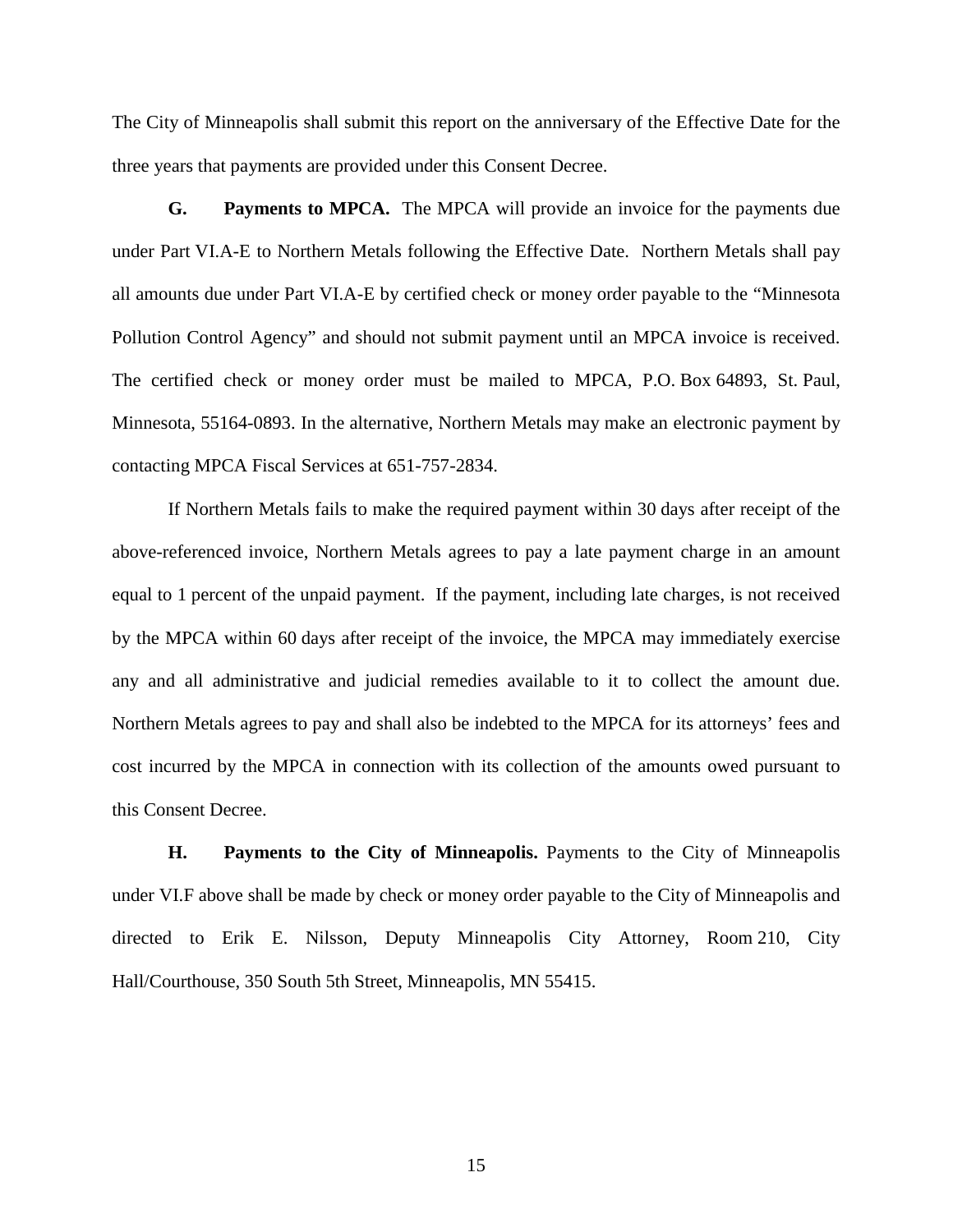#### **VII.**

# **ENFORCEMENT AND RESERVATION OF REMEDIES**

A. The parties to this Consent Decree may request relief from this Court if issues arise concerning the interpretation of this Consent Decree that cannot be resolved through Dispute Resolution as provided in Part VIII below. This Court specifically retains continuing jurisdiction over both the subject matter hereof and the parties hereto for the purposes of interpreting, enforcing or modifying the terms of this Consent Decree, or for granting any other relief not inconsistent with the terms of this Consent Decree, until this Consent Decree is terminated. Northern Metals or the MPCA may apply to this Court for any orders or other relief necessary to construe or effectuate this Consent Decree or seek informal conferences for direction as may be appropriate.

B. If Northern Metals does not comply with the requirements of this Consent Decree, the Court may enforce this Consent Decree by any one or any combination of the remedies available under Minn. Stat. § 115.071, including civil penalties in an amount to be established by the Court, based on the gravity of the violations, the history of this matter, and the economic benefit, or injunctive relief, or other relief available through the contempt powers granted to the Court.

C. Nothing in this Consent Decree shall be deemed to preclude the MPCA from exercising its authority under Minn. R. 7009.0040 to require Northern Metals to further reduce particulate matter or other emissions at the Facility if the MPCA determines that the Facility is contributing to such ambient air violations and such reductions are necessary to ensure compliance with ambient air standards. The MPCA may apply to the Court for an order in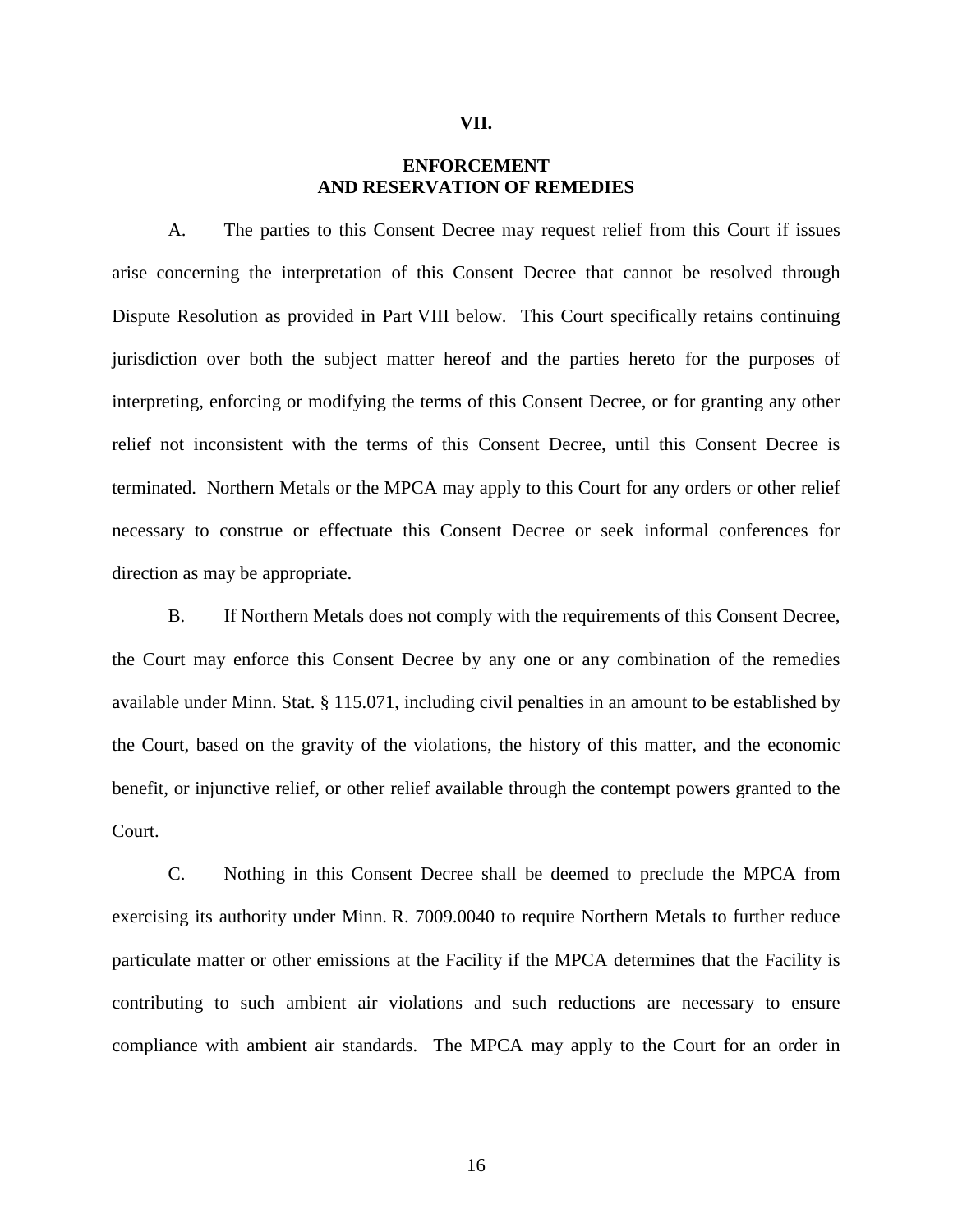support of this authority under this Consent Decree if Northern Metals and the MPCA cannot agree on appropriate actions following Dispute Resolution under Part VIII.

D. MPCA specifically reserves the State's right, pursuant to Minn. Stat. § 115.072 (2016), to seek recovery of its litigation costs and expenses arising from any willful violations of this Consent Decree that require the MPCA to file a motion with this Court for enforcement of this Consent Decree.

E. MPCA specifically reserves the State's right to take actions to address violations arising out of statutes and rules not listed as within the scope of this Consent Decree and, unless otherwise provided herein, any violations arising after the Effective Date.

#### **VIII.**

### **DISPUTE RESOLUTION**

i. Scope. Disputes over issues involving the permitting process, including the information necessary to determine whether a permit can be issued or the terms and conditions of such a permit, shall be resolved by the MPCA through its administrative process in Minn. R. ch. 7007 and shall not be presented to the Court for resolution. If Northern Metals is aggrieved by the MPCA's decision regarding issuance or denial of a permit or the terms of such a permit, it may seek review of that decision under Minn. Stat. § 115.05, subd. 11.

ii. Process. The parties to this Consent Decree shall resolve disputes over the meaning of requirements in this Consent Decree by following the process in this Part. If a dispute arises as to the meaning of any part of this Consent Decree, the parties shall first attempt to resolve the dispute through informal negotiations. The period for informal negotiations shall not exceed 20 days from the time the dispute arises, unless it is modified by written agreement between the parties. A dispute shall be considered to have arisen when one party sends the other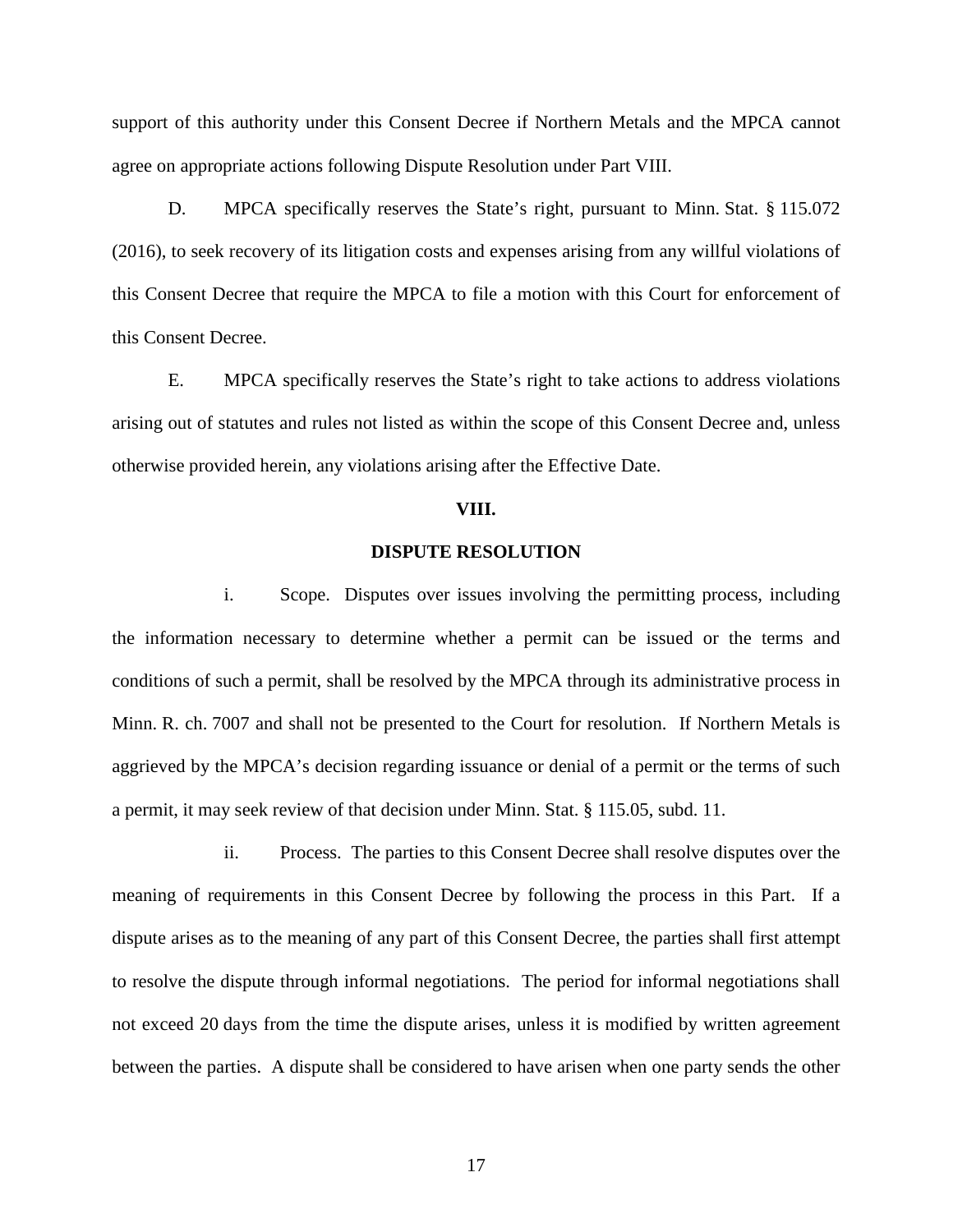party a written Notice of Dispute. If the dispute cannot be resolved within the period for informal negotiations, the MPCA Commissioner shall issue a ruling on the disputed issue. Northern Metals shall have 30 days following receipt of the MPCA Commissioner's ruling to file and serve a motion with the Court seeking a Court order resolving the issue in dispute. If Northern Metals does not file and serve the motion within 30 days following receipt of the Commissioner's ruling, Northern Metals agrees to comply with the Commissioner's interpretation of the disputed portion of this Consent Decree. Throughout any dispute resolution, Northern Metals shall comply with all portions of this Consent Decree that are not in dispute. The service and filing of the motion shall include a notice of motion and motion, legal memorandum, and exhibits and affidavits as applicable. Nothing in this Part shall be construed to prevent the MPCA from seeking to enforce this Consent Decree as provided under Part VII if Northern Metals does not seek relief from the Court following dispute resolution.

### **IX.**

#### **EXTENSIONS/FORCE MAJEURE**

Northern Metals may request an extension of any deadline included in this Consent Order by making application to the MPCA. The MPCA may authorize an extension without Court approval, and any such extensions shall be deemed to be approved under the terms of this Consent Decree. Northern Metals must request the extension in writing at least 10 days before the scheduled deadline, or as soon as possible before that date if the reason for the extension request arises less than 10 days before the deadline. Each deadline extension request shall separately specify the reason why the extension is needed. No requested extension shall be effective until approved in writing by the MPCA, acting through the Commissioner or delegated staff. The MPCA shall grant an extension only for the period of time the MPCA determines is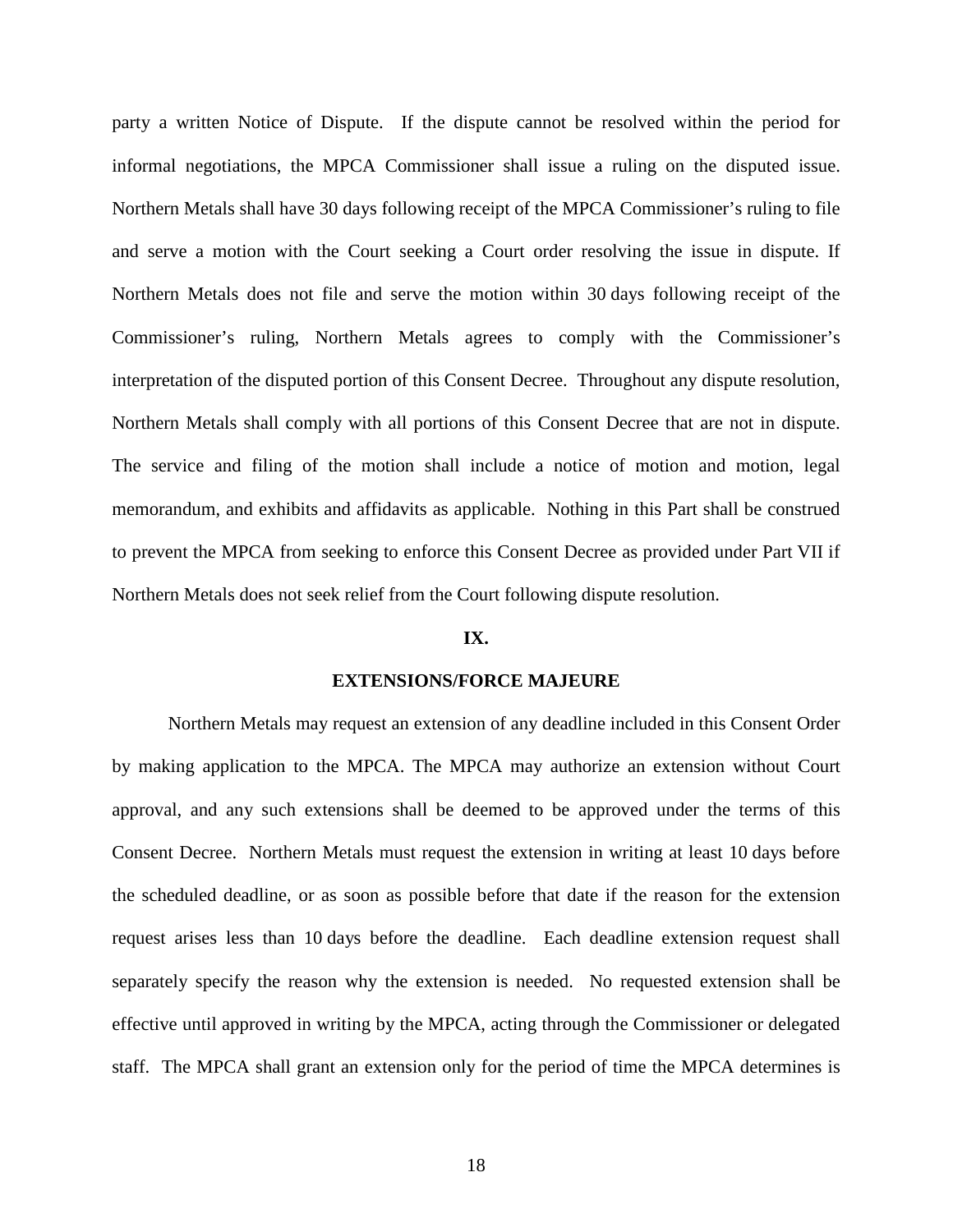reasonable under the circumstances, provided that timely extension requests based on good cause as defined below shall not be unreasonably denied. The written approval or grant of an extension request shall be considered an enforceable part of this Consent Order. Northern Metals has the burden of demonstrating to the satisfaction of the MPCA that the request for the extension is timely, and that good cause exists for granting the extension. Good cause can include, but is not limited to, the following:

a. circumstances beyond the control of Northern Metals; and

b. delays caused by the MPCA in reviewing submittals required by this Agreement that Northern Metals submitted timely in complete and approvable form, if those delays make it not feasible for Northern Metals to meet the required schedules.

The MPCA shall find that "good cause" exists if the reason for delay arises from causes beyond the control of Northern Metals that could not be overcome with the exercise of due diligence. Good cause does not include unanticipated costs, increases in the cost of control equipment, or delays in MPCA review of submittals when the submittals are not in complete and approvable form.

### **X.**

### **STIPULATED PENALTIES.**

A. For any failure by Northern Metals to comply with the terms of this Consent Decree, and subject to the provisions of Sections VIII (Dispute Resolution) and IX (Extensions/Force Majeure) as determined by the MPCA, Northern Metals shall pay to the MPCA, within thirty (30) Days after receipt of written demand to Northern Metals by the MPCA, stipulated penalties as follows: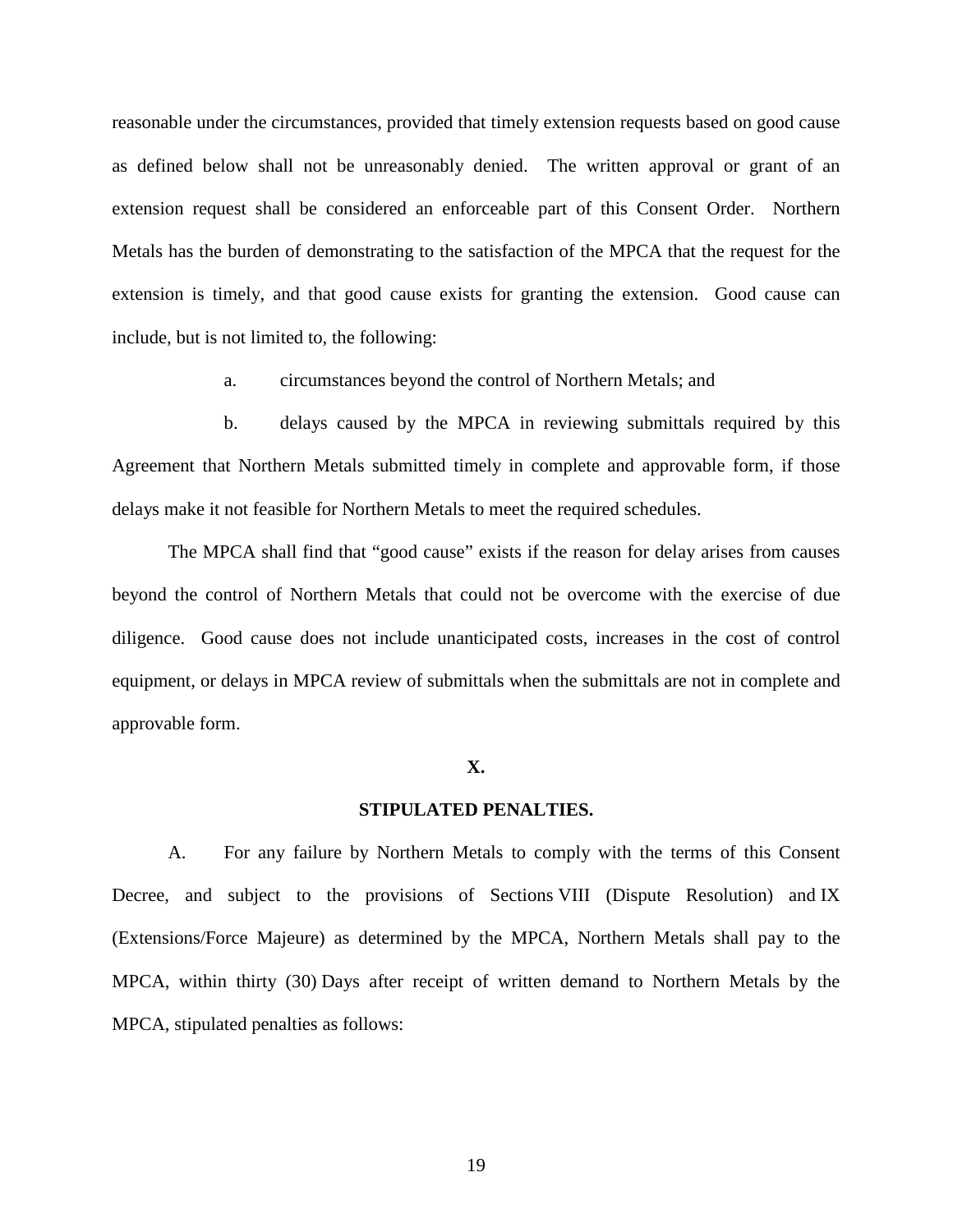i. For failure to comply with any operating conditions established by the performance testing as shown on Attachment 2 or the requirements established in Part V.B.ii.1-5 for shredder operation: \$500 for each day of operation where operating requirements are not met.

ii. For failure to comply with requirements established in Part V.C.iii.1-4 for the MRP: \$500 for each day of operation where operating requirements are not met.

iii. For failure to comply with requirements established in Part V.G.i.2-3 for recording and sampling discharges: \$500 per discharge unrecorded or where samples are not taken or taken using incorrect method.

iv. For failure to submit an updated SWPPP in 30 days under Part V.G.ii.1 or corrective action plan under Part V.G.ii.2: \$100 per day late per plan.

B. All stipulated penalties shall begin to accrue on the day after the performance is due and shall continue to accrue until performance is satisfactorily completed. Nothing in this Consent Decree shall prevent the simultaneous accrual of separate stipulated penalties for separate violations of this Consent Decree.

C. In any instance where the MPCA seeks to impose stipulated penalties of any kind under Part X, the MPCA shall provide Northern Metals with a detailed written statement together with appropriate supporting documentation that describes the facts and/or conduct that justifies the imposition of a stipulated civil penalty.

D. Northern Metals shall not be liable for stipulated penalties if it has submitted a request for an extension under Part IX and the request has been granted.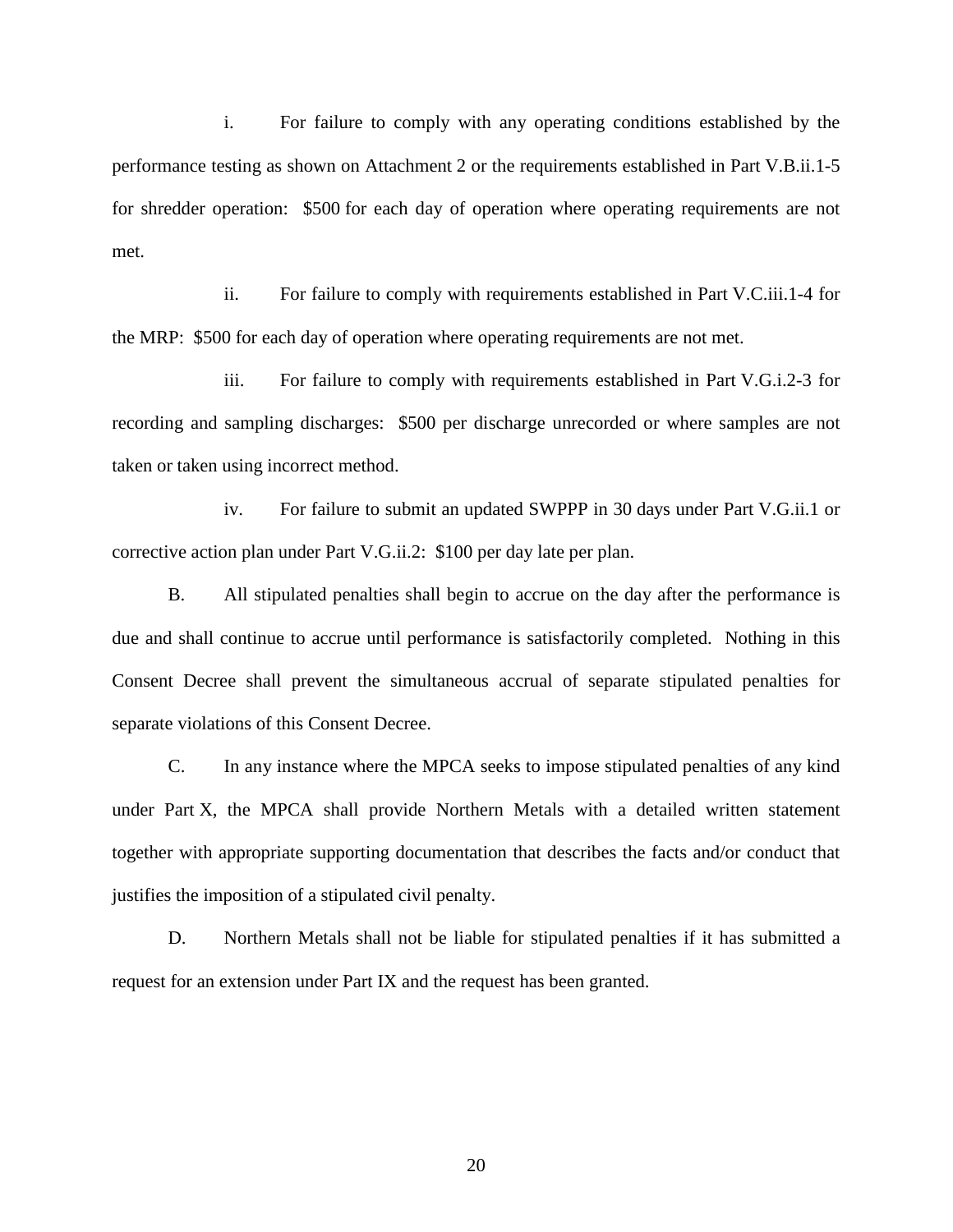E. Northern Metals shall pay all stipulated penalties to the MPCA within 30 days following receipt of written demand from the MPCA following the procedure and subject to the conditions in Part VI.G.

F. Stipulated penalties shall continue to accrue as provided in accordance with Part X.A during any dispute, with interest on accrued stipulated penalties payable and calculated at the judgment rate, but need not be paid until the dispute is resolved by agreement of the Parties or by the Court.

G. The stipulated penalties provided for in this Consent Decree shall be in addition to any other rights, remedies, or sanctions available to the MPCA under this Consent Decree by reason of Northern Metals' failure to comply with any requirement of this Consent Decree, as reserved in Part VII. The MCPA specifically reserves the right to apply to the Court for appropriate relief under Part VII in the event that Northern Metals fails to meet the August 1, 2019 deadline established in Part V.D.iii.

### **XII.**

### **NOTIFICATION.**

All notices under this Consent Decree shall be in writing. Unless otherwise specified, notices, progress reports and any other submittals made by Northern Metals pursuant to this Consent Decree shall be sent by mail, email, or hand delivered to the following individuals until notified by a Party that the person identified has changed:

> Brent Rohne Inspector, Air Compliance & Enforcement Unit Minnesota Pollution Control Agency 520 Lafayette Road Saint Paul, MN 55155 (651) 757-2674 Brent.rohne@state.mn.us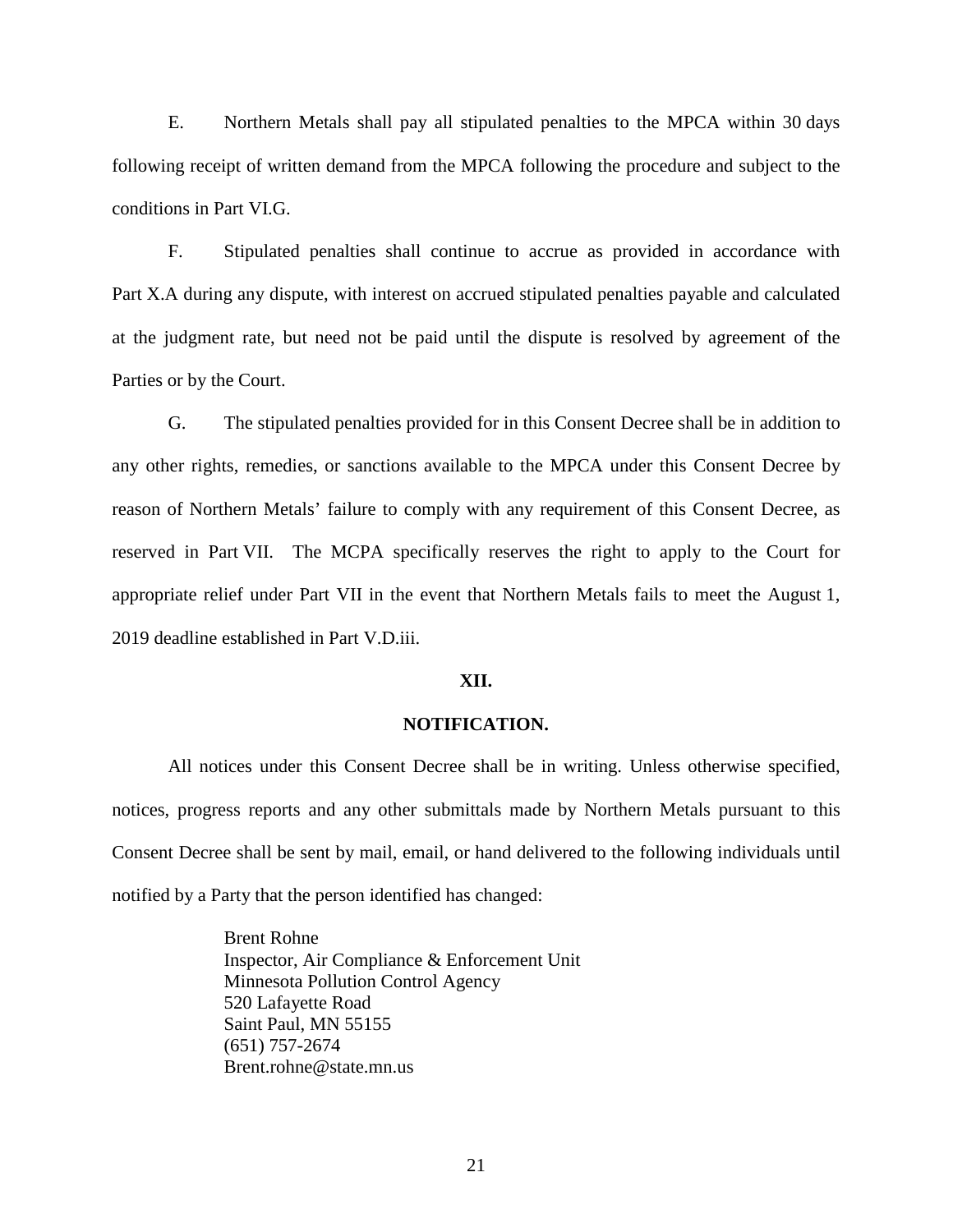Notices and other documents sent to Northern Metals and the City of Minneapolis shall

be addressed as follows unless Northern Metals or the City of Minneapolis specify otherwise:

Northern Metals Contact Scott Helberg Chief Operating Officer Northern Metal Recycling 2800 Pacific St N, Minneapolis, MN 55411 (612) 529-9221 scott.helberg@emrgroup.com

Daniel Huff, MPA, REHS Environment Health Director City of Minneapolis 250 Fourth Street—Room 414 Minneapolis, MN 55414 (612) 673-5863 Daniel.huff@minneapolismn.gov

### **XIII.**

# **SEVERABILITY.**

The provisions of this Consent Decree shall be severable, and should any provisions be declared by a court of competent jurisdiction to be unenforceable, the remaining provisions of this Consent Decree shall remain in full force and effect.

### **XIV.**

### **HOLD HARMLESS.**

Northern Metals agrees to indemnify and save and hold the MPCA, its agents and employees harmless from any and all claims or causes of action arising from or on account of acts or omissions of Northern Metals, its officers, employees, agents or contractors in carrying out the activities pursuant to this Consent Decree; provided, however that Northern Metals shall not indemnify the MPCA nor save or hold its employees and agents harmless from any claims or causes of action arising out of the acts or omissions of the MPCA, or its employees and agents.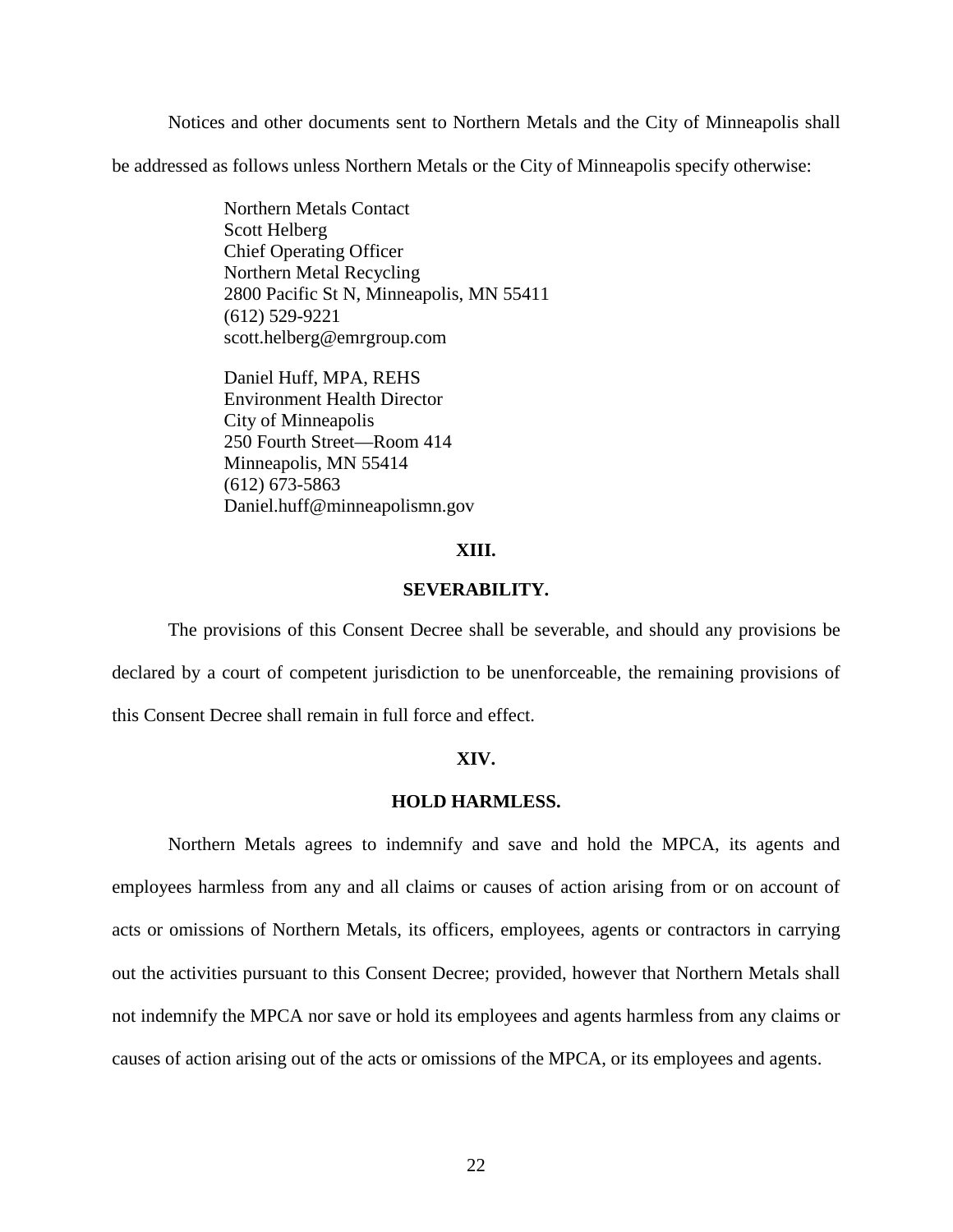#### **XV.**

### **AMENDMENT OF DECREE, SUCCESSORS.**

This Consent Decree may be amended by written agreement of the parties and amendments shall be entered with the Court. This Consent Decree shall be binding upon Northern Metals and its successors and assigns and upon the MPCA, its successors and assigns, and the City of Minneapolis, its successors and assigns. If Northern Metals sells or otherwise conveys or assigns any right, title or interest in the Facility, the conveyance shall not release Northern Metals from any obligation imposed by this Agreement, unless the party to whom the right, title or interest has been transferred or assigned agrees in writing to fulfill the obligations of this Agreement and the MPCA approves the transfer or assignment.

### **XVI.**

#### **EFFECTIVE DATE.**

This Consent Decree is effective upon the date it is entered by the Court ("Effective Date"). Northern Metals agrees to continue to initiate and implement all activities necessary to comply with the provisions of this Consent Decree pending entry by the Court.

#### **XVII.**

### **ENTIRE AGREEMENT.**

This Consent Decree constitutes the entire agreement between the parties, there being no other agreement of any kind, verbal or otherwise, which varies the terms of this Consent Decree.

### **XVIII.**

### **TERMINATION.**

Prior to complete termination of the requirements of this Consent Decree, any party may, upon motion to the Court, seek to terminate specific provisions of this Consent Decree. This Consent Decree shall be subject to complete termination upon motion by any party after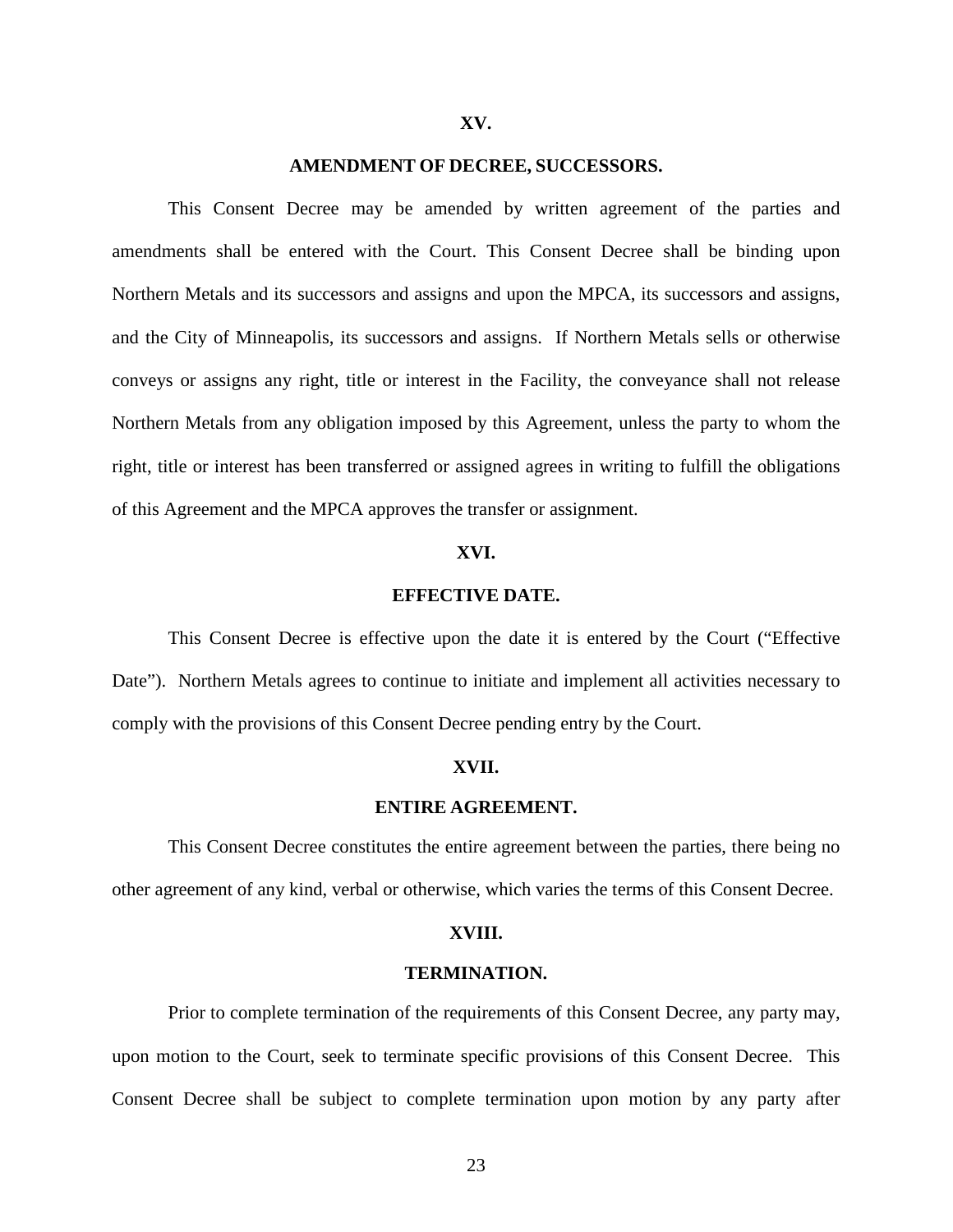Northern Metals satisfies all of the requirements of this Consent Decree. At such time, if Northern Metals believes that it is in compliance with the requirements of this Consent Decree, and has paid the civil penalty and all other payments and any stipulated penalties required by this Consent Decree, then Northern Metals shall so certify to the MPCA and unless the MPCA objects in writing with specific reasons within 60 days of receipt of the certification, the Court shall order that this Consent Decree be terminated on Northern Metals' motion. If the MPCA objects to Northern Metals' certification, then the matter shall be subject to Dispute Resolution in Part VIII.